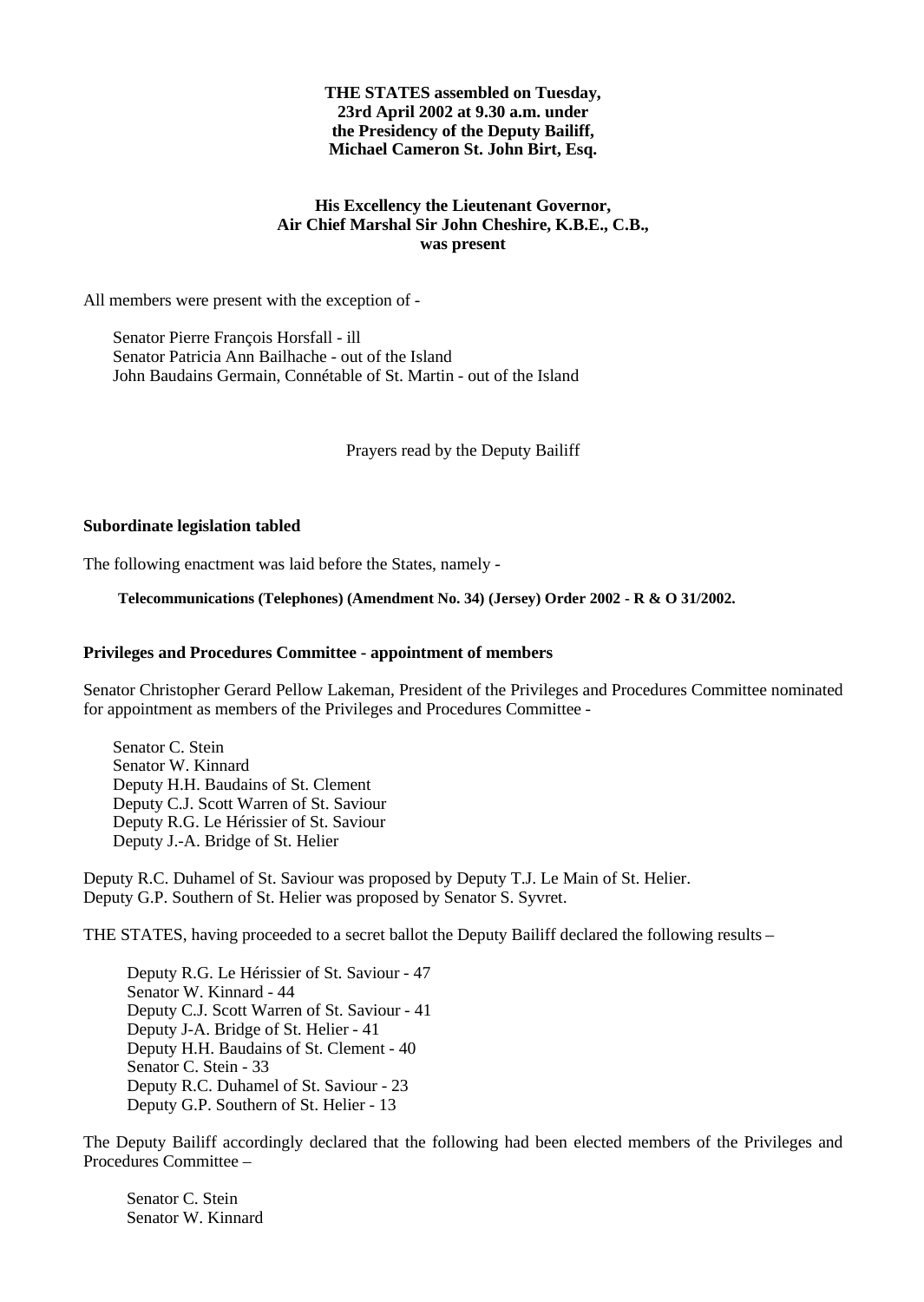Deputy H.H. Baudains of St. Clement Deputy C.J. Scott Warren of St. Saviour R.G. Le Hérissier of St. Saviour J.-A. Bridge of St. Helier

## **Special Committee on the Composition and Election of the States - appointment of members**

Deputy Michael Edward Vibert of St. Brelade, President of the Special Committee on the Composition and Election of the States, nominated for appointment as members of the Special Committee on the Composition and Election of the States -

Senator L. Norman Connétable of St. Lawrence Deputy of St. Mary Deputy of St.Ouen.

Deputy R.C. Duhamel of St. Saviour was proposed by the Deputy of St. John. Senator P.V.F. Le Claire was proposed by Senator J.A. Le Maistre.

THE STATES having proceeded to a secret ballot, the Deputy Bailiff declared the following results –

Deputy of St. Ouen - 46 Connétable of St. Lawrence - 42 Senator L. Norman - 39 Deputy of St. Mary - 29 Deputy R.C. Duhamel of St. Saviour - 22 Senator P.V.F. Le Claire - 18

The Deputy Bailiff accordingly declared that the following had been elected members of the Special Committee on the Composition and Election of the States Assembly –

Senator L. Norman Connétable of St. Lawrence Deputy of St. Mary Deputy of St. Ouen

### **Matters presented**

The following matters were presented to the States -

**Financial Report and Accounts 2001.** Presented by the Finance and Economics Committee.

**Administrative Decisions (Review) (Jersey) Law 1982, as amended: report of the Administrative Appeals Panel for the year 2001- R.C.15/2002.**

Presented by the Special Committee to consider the relationship between Committees and the States.

 **St. Helier Waterfront: lease and sale of land to Waterfront Enterprise Board Limited (P.45/2002) - comments - P.45/2002 Com.**

Presented by the Finance and Economics Committee.

 **"Airport 2020": Masterplan.**

Presented by the Harbours and Airport Committee.

 **St. Helier Waterfront: lease and sale of land to Waterfront Enterprise Board Limited (P.45/2002) comments - P.45/2002 Com.(2).** Presented by the Planning and Environment Committee.

THE STATES ordered that the said reports be printed and distributed.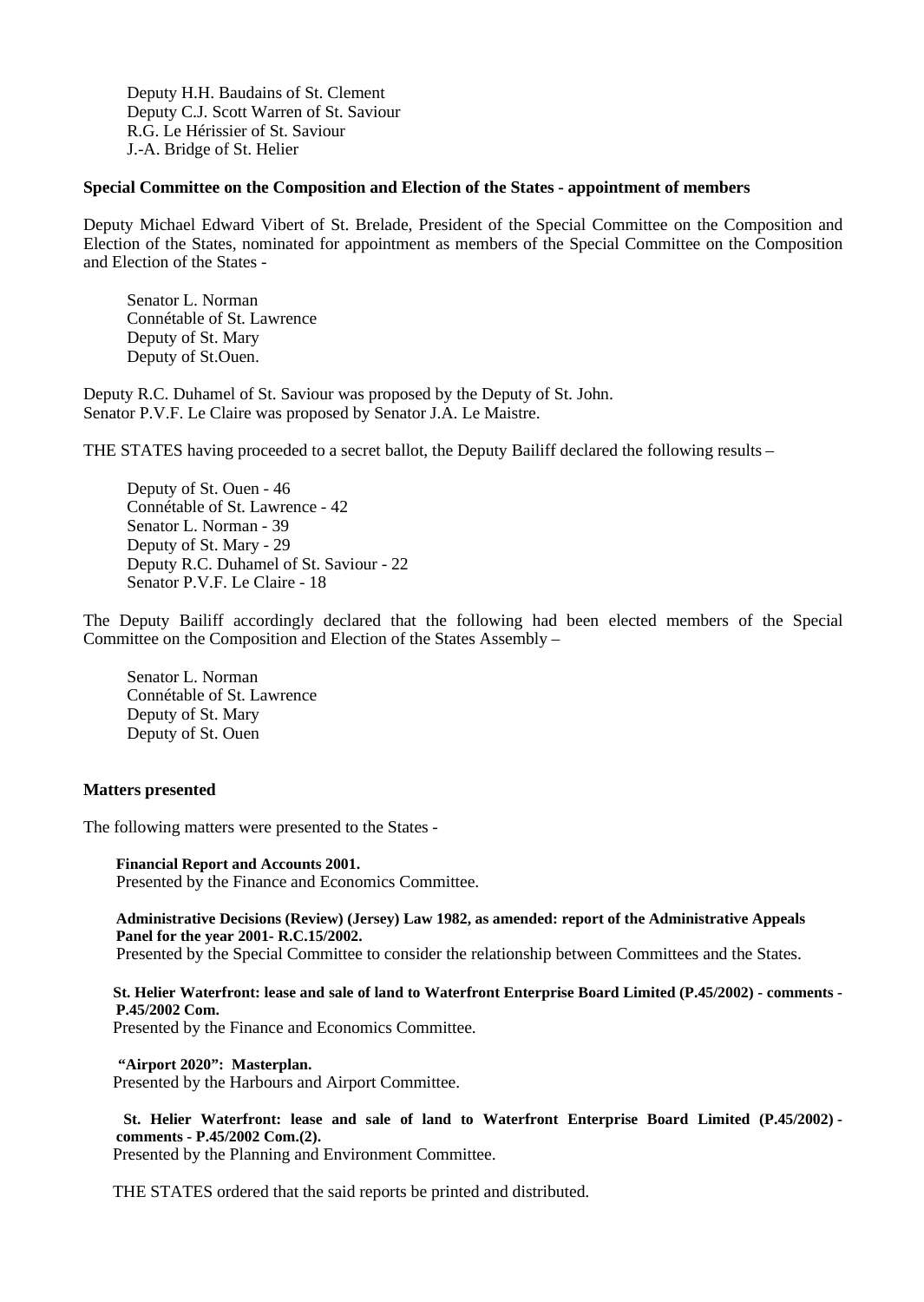## **Matters noted - land transactions**

THE STATES noted an Act of the Finance and Economics Committee dated 17th April 2002 recording the following decisions of the Treasurer of the States under delegated powers, in pursuance of Standing Orders relating to certain transactions in land -

- (a) as recommended by the Planning and Environment Committee, the renewal of the lease to Mrs. Linda Culkin, née Munroe, of the property known as the First Tower Kiosk, St. Helier, for a period of three years deemed to have commenced on 25th December 2000, at a commencing annual rent of £6,000, to be increased in December 2001 to £7,000 and in December 2002 to £8,000, with all other terms and conditions to remain the same as in the existing lease, and on the basis that each party will be responsible for its own legal costs arising from this transaction;
- (b) as recommended by the Harbours and Airport Committee, the lease to Mr. David Neil Cowburn of St. Catherine's Tunnels, St. Martin, for a period of three years from 1st January 2002, at an annual rent of £3,000, subject to annual review in line with the Jersey Retail Price Index;
- (c) as recommended by the Public Services Committee, the assignment from Mr. Gabriel De Silva Rodrigues and Elizabeth Rodrigues, née de Freitas, to Mr. Manuel Tomas Romao and Mrs. Maria Fatima Nunes Romao, née Nunes, of the nine-year lease entered into with effect from 1st January 1999 at a current annual rent of £18,000 in respect of the Howard Davis Park Tea Rooms, St. Saviour, following the submission by Mr. and Mrs. Romao of satisfactory trade, personal and financial references, on the basis that all legal fees incurred by the public as a result of the assignment would be met by the current lessees.

## **Matters lodged**

The following matters were lodged "au Greffe" -

 **Housing Committee Strategic Policy Report 2002 - 2006 (P.2/2002): amendment - P.2/2002 Amd.** Presented by Senator C. Stein.

 **Optical appliances: sale of 'ready readers' - P. 55/2002.** Presented by Deputy A. Breckon of St. Saviour.

 **Draft Planning and Building (Amendment) (Jersey) Law 200-P.56/2002.** Presented by the Planning and Environment Committee.

 **Haut de la Garenne, St. Martin : approval of drawings- P.57/2002**. Presented by the Planning and Environment Committee.

 **5-7 Newgate Street, St. Helier: purchase of land- P.58/2002.** Presented by the Health and Social Services Committee*.*

**Draft Public Elections (Jersey) Law 2002 (Appointed Day) Act 200- P.59/2002.** Presented by the Legislation Committee.

 **Draft Public Elections (Jersey) Regulations 200- P.60/2002.** Presented by the Legislation Committee.

### **Arrangement of public business for the meeting on 14th May 2002**

THE STATES confirmed that the following matters lodged "au Greffe" would be considered at the meeting on 14th May 2002 -

 Proposed Race Discrimination (Jersey) Law. Lodged: 5th March 2002 P.32/2002.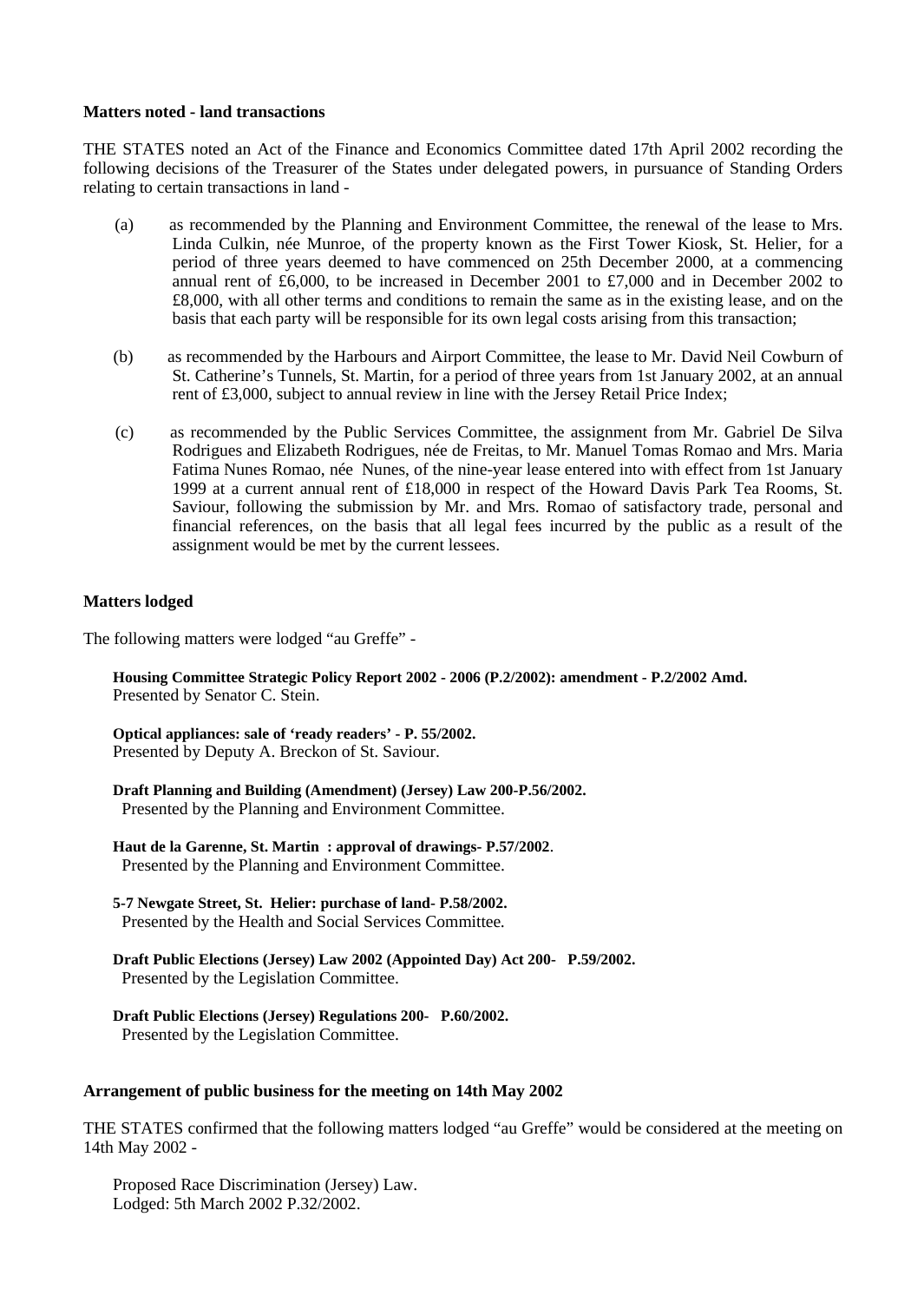*Legislation Committee.*

 Proposed Race Discrimination (Jersey) Law (P.32/2002): comment - P.32/2002 Com. Presented: 26th March 2002. *Human Resources Committee.*

 Proposed Race Discrimination (Jersey) Law (P.32/2002): comments - P.32/2002 Com.(2). Presented: 9th April 2002. *Finance and Economics Committee.*

 Confiscation of Alcohol: Introduction of Legislation - P.46/2002. Lodged: on 26th March 2002.  *Deputy of St. Martin.*

 La Collette, St. Helier, Phase II: transfer of administration P.51/2002. Lodged: 17th April 2002. *Public Services Committee.*

 Draft Public Markets (Administration) (Amendment) (Jersey) Regulations 200- P.53/2002. Lodged: 17th April 2002. *Industries Committee.*

 Optical appliances: sale of 'ready readers' - P.55/2002. Lodged: 23rd April 2002. *Deputy A. Breckon of St. Saviour.*

 5-7 Newgate Street, St. Helier: purchase of land - P.58/2002. Lodged: 23rd April 2002. *Health and Social Services Committee.*

THE STATES noted that, in accordance with Standing Order 22(3) the President of the Planning and Environment Committee had instructed the Greffier of the States to withdraw the proposition regarding Sunburst Investments Ltd. (JMT (1987) Ltd.): lease of land at La Collette II, St. Helier (lodged "au Greffe" on 4th July 2001).

## **Findings of the Code of Conduct group established to examine potentially harmful tax measures in EU member States - question and answer** (Tape No. 732)

Senator Paul Vincent Francis Le Claire asked Senator Pierre François Horsfall, President of the Policy and Resources Committee, the following questions -

 "Pursuant to the EU proposals contained in package to tackle harmful tax competition in the European Union, the Code of Conduct group established to examine potentially harmful tax measures in EU member States, chaired by the U.K. Paymaster General, Ms. Dawn Primarolo has prepared a report which identifies four measures -

tax exempt companies international treasury operations international business companies, and captive insurance companies.

Would the President advise members -

- (a) of the position on the findings of the Code of Conduct Group, and whether the findings will have an effect on Jersey?
- (b) whether any action is proposed as a result of the findings which will affect the above types of companies?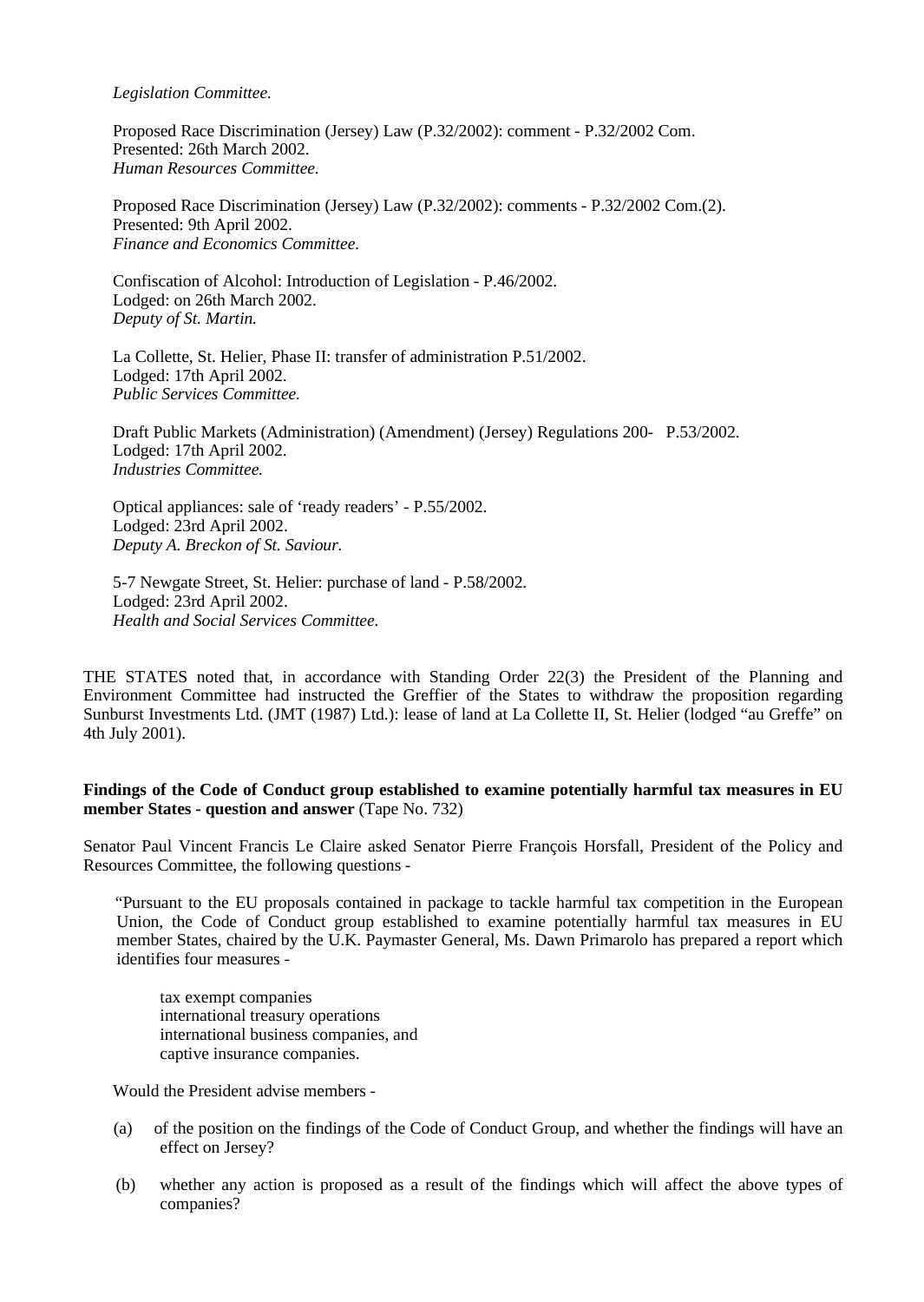- (c) when the deadline is, or the closing date that has been agreed with Britain and its partners, in relation to the findings i.e. is it still the 31st of December 2002?
- (d) whether he is prepared to provide the text of the findings in relation to Crown Dependencies and advise whether they indicate in writing that the UK Government is committed to "encouraging", or that it is committed to "ensuring", our co-operation in adopting remedies for the measures that infringe the principles set out in the Council resolution? If the wording has changed to "ensuring", would he explain how this change has come about and what the significance of this new wording is?
- (e) if it is anticipated that Jersey will fall into line with the UK government's understanding that Jersey will adopt the same measures as those contained in the draft Council Directive to ensure effective tax of savings income in the form of interest payments within the Community?
- (f) whether Jersey's position is one that can be safeguarded?"

Senator F.H. Walker, Vice-President of the Policy and Resources Committee, in the absence of the President, replied as follows -

 "If I may I shall take all seven sections of the Senator's question together, for they are all interrelated. I refer the Senator in particular to the Statement on the EU Tax Package that Senator P.F. Horsfall gave last week and to the background note by the Policy and Resources Department circulated then.

 The Code of Conduct Group's report listed the four Jersey tax measures to which the question refers as being 'harmful' according to the principle laid down in the Code of Conduct against different tax treatment of non-residents compared with residents. The key language to which the Senator refers is in the Code of Conduct itself, which is Annex 1 to the conclusions of the ECOFIN Council meeting on 1 December 1997 concerning taxation policy.

 I have circulated to all members a copy of the 1997 Council conclusions and the relevant extract from the Code of Conduct Group's Report, which was published in March 2000.

 The wording of the Code is not quite as the Senator alludes. In it, the Member States committed themselves to **promoting** the adoption of the Code principles by third countries. By this is meant countries such as Switzerland and the USA, though no names are mentioned. As far as their dependent or associated territories were concerned, Member States committed themselves, first, to promoting adoption of the Code principles in territories to which the Treaty of Rome did not apply, and secondly, **in particular to ensuring**, within the framework of their constitutional arrangements, that the principles were applied in those dependent and associated territories.

 Senator Horsfall emphasised in his statement last week the importance of the statement 'within the framework of their constitutional arrangements' but, as he also said, what we are now faced with is at its heart an economic, not a constitutional issue.

 As regards our position on the Savings Tax Directive, to which the Senator refers in paragraph (e) of his question, I have nothing to add to what was set out in last week's background note. We have said, without commitment, that we shall look at all the options and we have argued that, given the wording of the draft Directive, 'same' measures, for example, equally includes the withholding tax approach to be adopted for a transitional period of seven years by three Member States. The UK is pressing us for a commitment to automatic exchange of information and at this time this aspect of the matter remains open. We shall be guided by our best assessment of what is best for the continuing competitiveness of the Island's economy.

 As for the timing, the Community has given itself the target of agreeing the tax package by the end of 2002. There is no start date as such for the Code of Conduct. The principles of 'standstill' and 'rollback' in relation to so-called 'harmful' measures have already been accepted, and there is, an ongoing process of review and monitoring. The current draft of the Savings Directive envisages its entry into force from 1 January 2004 although the European Parliament has proposed an extra year's delay. It is impossible to say whether this timetable will be met. Much depends on the progress of the Community's negotiations with Switzerland and the USA. I understand that ECOFIN will be reviewing progress again on 4 June, when it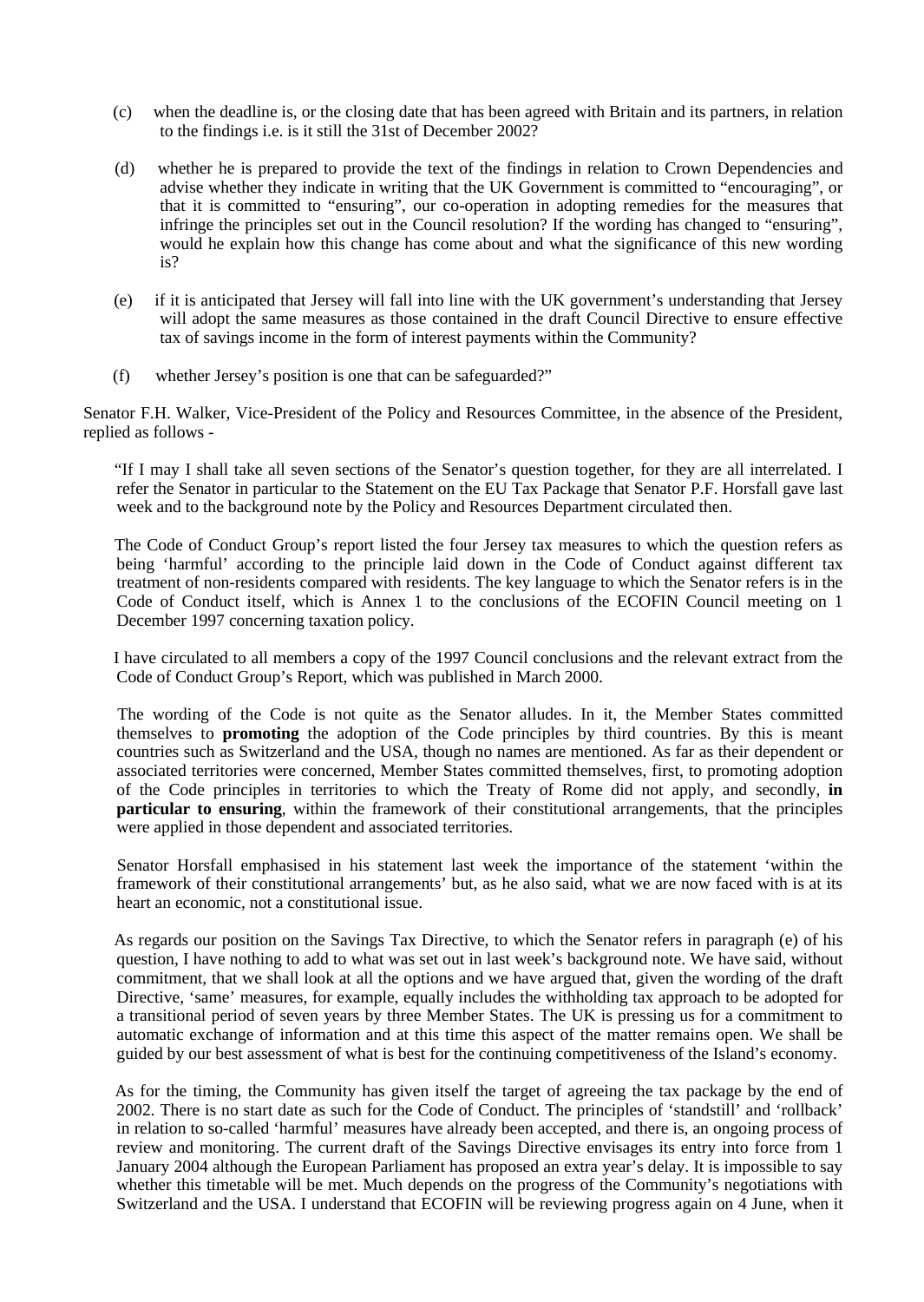will also receive an updated report from the Code of Conduct Group. The issue for us is not so much any precise timetable as the economic and fiscal implications of any commitment once made by this Assembly, whatever happens later on to the EU's timetable.

 Senator Horsfall made clear in his statement last week how significant the issues raised by the EU Tax Package are for Jersey, including the impact upon us of the UK Government's stance. As regards the Senator's question (f) all I can usefully say at this stage is that our whole strategy is directed towards safeguarding Jersey's position, in the sense of seeking outcomes that do not damage our economy. This may not be easy, possible to contemplate, without, over time, more fundamental changes in our tax structure than we have so far envisaged may be needed to address all the tax and spending challenges that we face."

### **ANNEX OF 'HARMFUL' MEASURE: IN CODE OF CONDUCT GROUPS REPORT (PUBLISHED MARCH 2000) - THE JERSEY LIST OF FOUR MEASURES**

#### **F45 - 48 Bailiwick of Jersey**

### General

 There is no separate system of corporation tax in Jersey. A company is subject to income tax in the same way as an individual. All companies incorporated in Jersey are resident for tax purposes, as are companies where central management and control is exercised by Jersey resident directors.

#### Tax measures

### *F45 Tax exempt companies*

 A resident company may elect to be treated as tax-exempt within Jersey. A tax-exempt company must either be beneficially owned by non-residents or be a collective investment fund. Income tax is not payable on income arising to a tax-exempt company outside Jersey nor on bank interest arising in Jersey. The fees for an exempt company total £600 a year.

#### *F46 Internationally Treasury operations*

 An international treasury operation based in Jersey as a branch of an international bank may deduct, in arriving at taxable income, a percentage of profits deemed to be applicable to the cost of outside expertise and other costs.

#### *F47 International Business Companies*

 An International Business Company (IBC) is subject to tax on profits from international activities at the following rates:

Profits up to £3 million - 2 %

£3 - £4.5 million - 1.5 %

£4.5 - £10 million - 1 %

Over £10 million -  $0.5$  %.

 Jersey source income and all other income of an IBC is taxed at 30 %. No Jersey resident may have any interest of any sort in the company.

#### *F48 Captive Insurance Companies*

 Jersey applies the principle that captive insurance, to the extent that it insures only the risks of its shareholders (parent, partnership or sole proprietor) is mutual business and consequently not taxable, The captive's investment income is taxed at a rate of 20 %, subject to a deduction for management expenses and foreign tax. A captive may, however, operate as an exempt company if it can demonstrate to the Jersey fiscal authority that it will bring 'adequate economic benefit to the island'.

### **COUNCIL**

#### **CONCLUSIONS OF THE ECOFIN COUNCIL MEETING**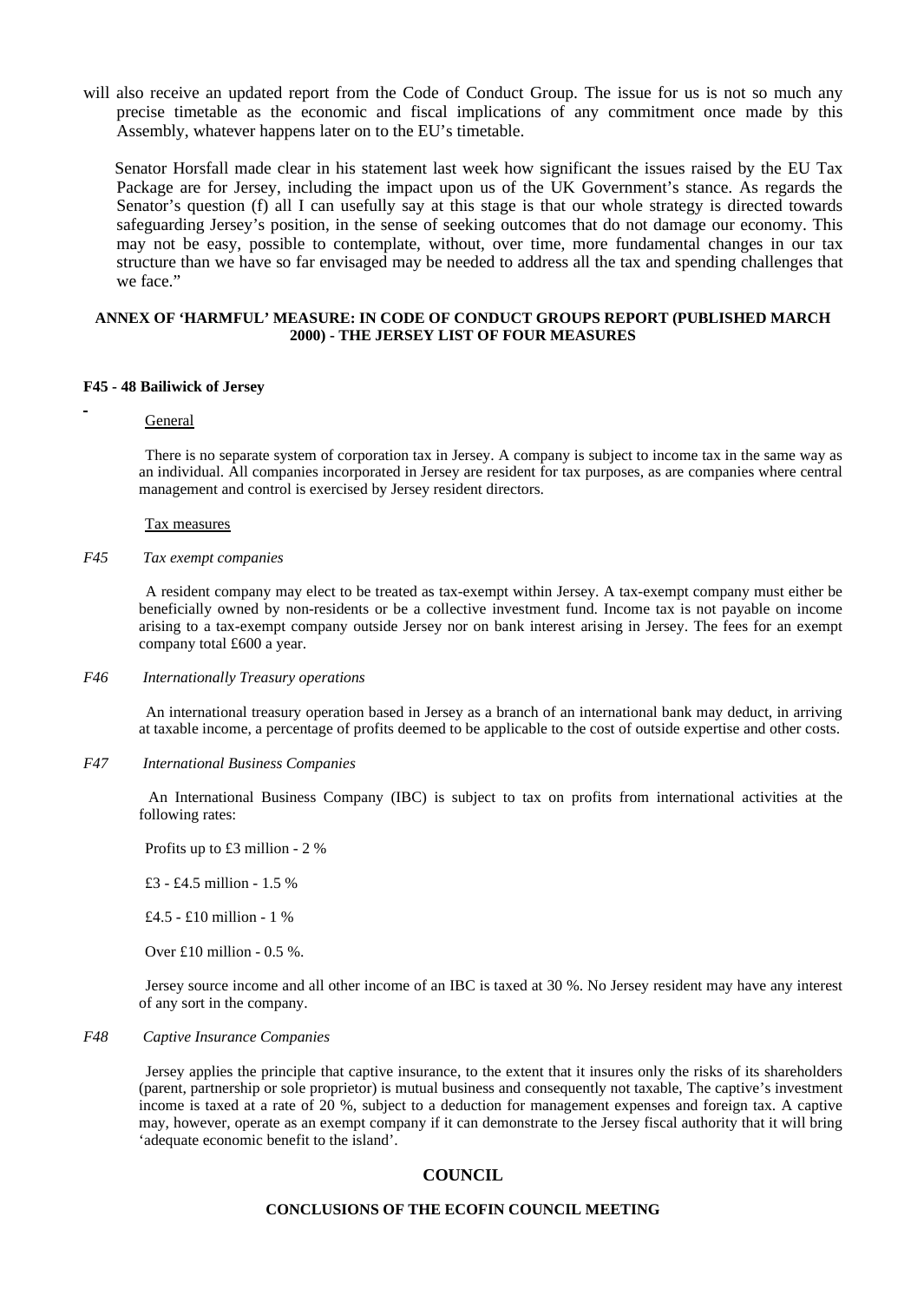#### **on 1 December 1997**

#### **concerning taxation policy**

#### (98/C 2/01)

The Council held a wide-ranging debate in the light of the Commission communication entitled 'A package to tackle harmful tax competition in the European Union', which takes stock of a discussion initiated by the Commission at the informal meeting of Ministers for Economic Affairs and Finance in Verona in April 1996 and given more substantial shape at the informal meeting in Mondorf-les-Bains in September 1997.

That discussion concerned the need for coordinated action at European level to tackle harmful tax competition in order to help achieve certain objectives such as reducing the continuing distortions in the single market, preventing excessive losses of tax revenue or getting tax structures to develop in a more employment-friendly way.

In the light of that debate and in a spirit of comprehensiveness of approach, three areas were particularly highlighted: business taxation, taxation of savings income and the issue of withholding taxes on cross-border interest and royalty payments between companies.

Following that debate, the Council and the Representatives of the Governments of the Member States, meeting within the Council, agreed to the Resolution on a code of conduct for business taxation set out in Annex 1;

The Council also:

- approved the text on taxation of savings set out in Annex 2,
- considered that the Commission should submit a proposal for a Directive on interest and royalty payments between companies,
- took note of the Commission's intention to submit rapidly two proposals for Directives on the subjects referred to in the first and second indents above,
- called on the Commission to submit to it each year, together with the report provided for in paragraph N of the code of conduct for business taxation, a progress report on work concerning taxation of savings and interest and royalty payments between companies,
- took note of the Commission's undertaking on fiscal State aid,
- called on the Commission to take forward its work on taxation, continuing to draw on the assistance of the Taxation Policy Group,
- took note of the following statements for the Council minutes:
	- 1. re Annex 1 (code of conduct)

 Certain Member States and the Commission consider that special tax arrangements for employees could come within the range of problems covered by the code. They accordingly consider that this question needs to be discussed within the Taxation Policy Group with a view to a possible extension of the code under the review procedure laid down in paragraph N.

 The Council and the Representatives of the Governments of the Member States, meeting within the Council, as well as the Commission note that standstill and rollback are closely interrelated and stress the need for a balanced application to comparable situations, without this delaying the implementation of standstill and rollback. They also consider that a period of two years, as a general rule, should be sufficient for rollback. As from 1 January 1998 the actual rollback will have to take place within five years although a longer period may be justified in particular circumstances following an assessment by the Council.

 The German delegation, like other delegations, understands point B (3) as including, *inter alia*, the targeted granting of advantages for international mobile activities, where they are not granted for nonmobile activities.

 The Commission points out that the authorization granted in 1987 and extended most recently in 1994 for the arrangements for international financial services centres in Dublin expires in 2005 and that, under that authorization, no new institutions may benefit from those arrangements after 2000.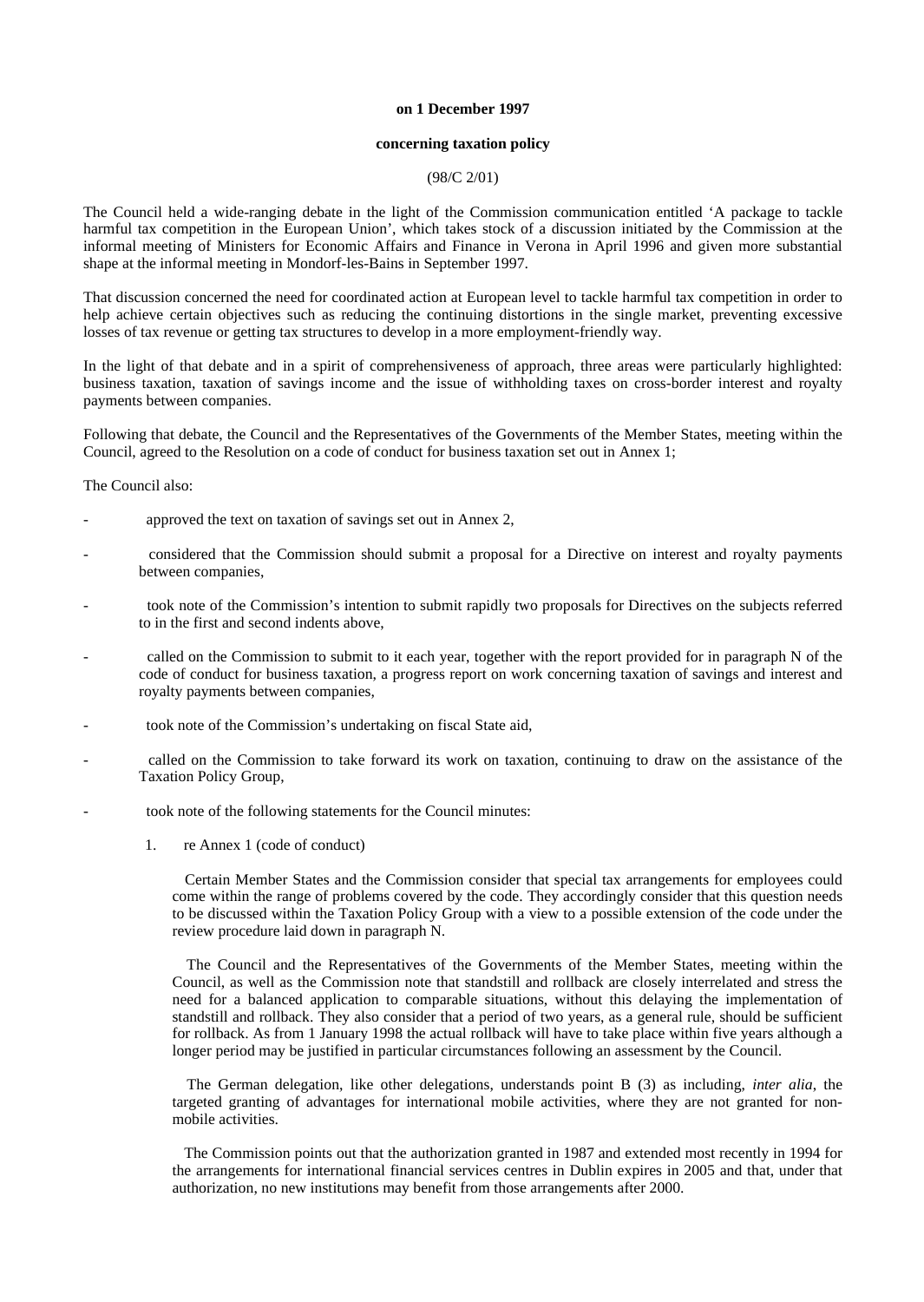2. re Annex 2 (taxation of savings)

 The Member States state that, if they were to change their legislation, they should be guided by the points set out in Annex 2 to these conclusions.

 The United Kingdom delegation considers that such a Directive should not apply to Eurobonds and similar instruments.

 The French delegation considers that the Directive on the taxation of savings should not lay down a rate of withholding tax of less than 25 %.

 The Netherlands delegation notes that it will assess the proposals in the light of the principle of taxation of savings in the country of residence.

 The Luxembourg delegation considers that a Directive on taxation of savings should be accompanied by a Directive on business taxation covering general arrangements for business taxation in the Member States.

 The Belgian, Italian and Portuguese delegations state that they will not agree to the Directive on interest and royalty payments between companies before the Directive on the taxation of savings is adopted.

- 3. The Commission notes the Netherlands delegation's request concerning problems relating in particular to taxation of pensions and insurance benefits; it undertakes to consider the matter with the assistance of the Taxation Policy Group with a view to possibly drawing up a proposal for a Directive.
- 4. The Commission notes the Belgian delegation's request concerning VAT treatment of cross-border motor vehicle leasing and undertakes to look into it with an open mind. It will in particular consider to what extent the proposals already planned to modernize and streamline the present VAT arrangements can provide a suitable solution.

#### *ANNEX 1*

\_\_\_\_\_\_\_\_\_\_\_\_

#### **RESOLUTION OF THE COUNCIL AND THE REPRESENTATIVES OF THE GOVERNMENTS OF THE MEMBER STATES, MEETING WITHIN THE COUNCIL**

#### **of 1 December 1997**

#### **on a code of conduct for business taxation**

#### THE COUNCIL OF THE EUROPEAN UNION AND THE REPRESENTATIVES OF THE GOVERNMENTS OF THE MEMBER STATES, MEETING WITHIN THE COUNCIL,

RECALLING that a comprehensive approach to taxation policy was launched, at the Commission's instigation, at the informal meeting of the Ministers for Economic Affairs and Finance held in Verona in April 1996 and confirmed at the meeting in Mondorf-les-Bains in September 1997 in the light of the consideration that coordinated action at European level is needed in order to reduce continuing distortions in the single market, prevent significant losses of tax revenue and help tax structures develop in a more employment-friendly way,

ACKNOWLEDGING the major contribution made by the Taxation Policy Group to the preparation of this Resolution,

NOTING the Commission communication to the Council and the European Parliament of 5 November 1997,

ACKNOWLEDGING the positive effects of fair competition and the need to consolidate the competitiveness of the European Union and the Member States at international level, whilst noting that tax competition may also lead to tax measures with harmful effects,

ACKNOWLEDGING, therefore, the need for a code of conduct for business taxation designed to curb harmful tax measures,

EMPHASIZING that the code of conduct is a political commitment and does not affect the Member States' rights and obligations or the respective spheres of competence of the Member States and the Community resulting from the Treaty,

HEREBY ADOPT THE FOLLOWING CODE OF CONDUCT: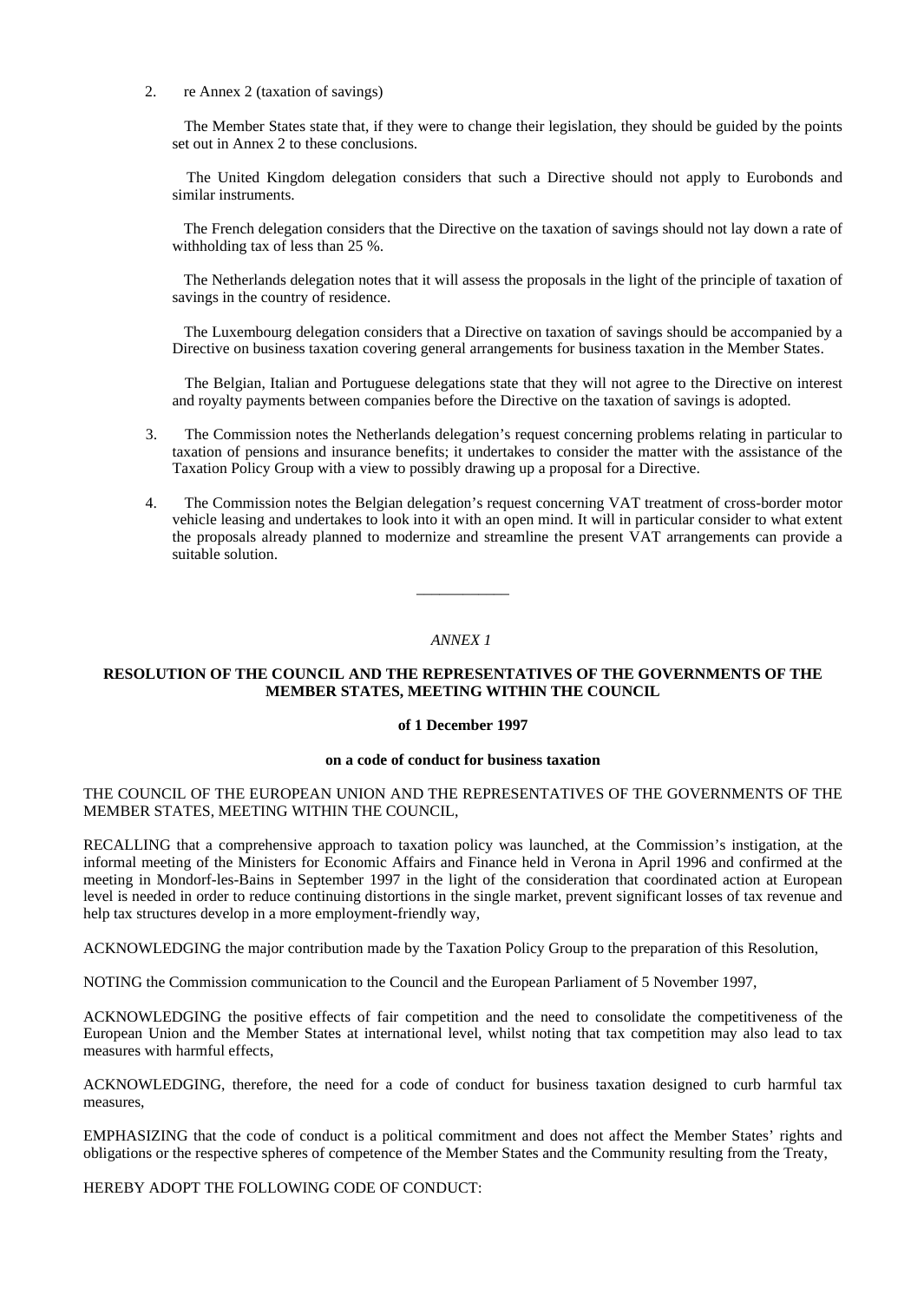#### **Code of conduct for business taxation tax measures covered**

A. Without prejudice to the respective spheres of competence of the Member States and the Community, this code of conduct, which covers business taxation, concerns those measures which affect, or may affect, in a significant way the location of business activity in the Community.

Business activity in this respect also includes all activities carried out within a group of companies.

The tax measures covered by the code include both laws or regulations and administrative practices.

B. Within the scope specified in paragraph A, tax measures which provide for a significantly lower effective level of taxation, including zero taxation, than those levels which generally apply in the Member State in question are to be regarded as potentially harmful and therefore covered by this code.

Such a level of taxation may operate by virtue of the nominal tax rate, the tax base or any other relevant factor.

When assessing whether such measures are harmful, account should be taken of, *inter alia*:

- 1. whether advantages are accorded only to non-residents or in respect of transactions carried out with nonresidents, or
- 2. whether advantages are ring-fenced from the domestic market, so they do not affect the national tax base, or
- 3. whether advantages are granted even without any real economic activity and substantial economic presence within the Member State offering such tax advantages, or
- 4. whether the rules for profit determination in respect of activities within a multinational group of companies departs from internationally accepted principles, notably the rules agreed upon within the OECD, or
- 5. whether the tax measures lack transparency, including where legal provisions are relaxed at administrative level in a non-transparent way.

### **Standstill and Rollback**

#### *Standstill*

C. Member States commit themselves not to introduce new tax measures which are harmful within the meaning of this code. Member States will therefore respect the principles underlying the code when determining future policy and will have due regard for the review process referred to in paragraphs E to I in assessing whether any new tax measure is harmful.

#### *Rollback*

D. Member States commit themselves to re-examining their existing laws and established practices, having regard to the principles underlying the code and to the review process outlined in paragraphs E to I. Member States will amend such laws and practices as necessary with a view to eliminating any harmful measures as soon as possible taking into account the Council's discussions following the review process.

#### **Review process**

#### *Provision of relevant information*

E. In accordance with the principles of transparency and openness Member States will inform each other of existing and proposed tax measures which may fall within the scope of the code. In particular, Member States are called upon to provide at the request of another Member State information on any tax measure which appears to fall within the scope of the code. Where envisaged tax measures need parliamentary approval, such information need not be given until after their announcement to Parliament.

#### *Assessment of harmful measures*

F. Any Member State may request the opportunity to discuss and comment on a tax measure of another Member State that may fall within the scope of the code. This will permit an assessment to be made of whether the tax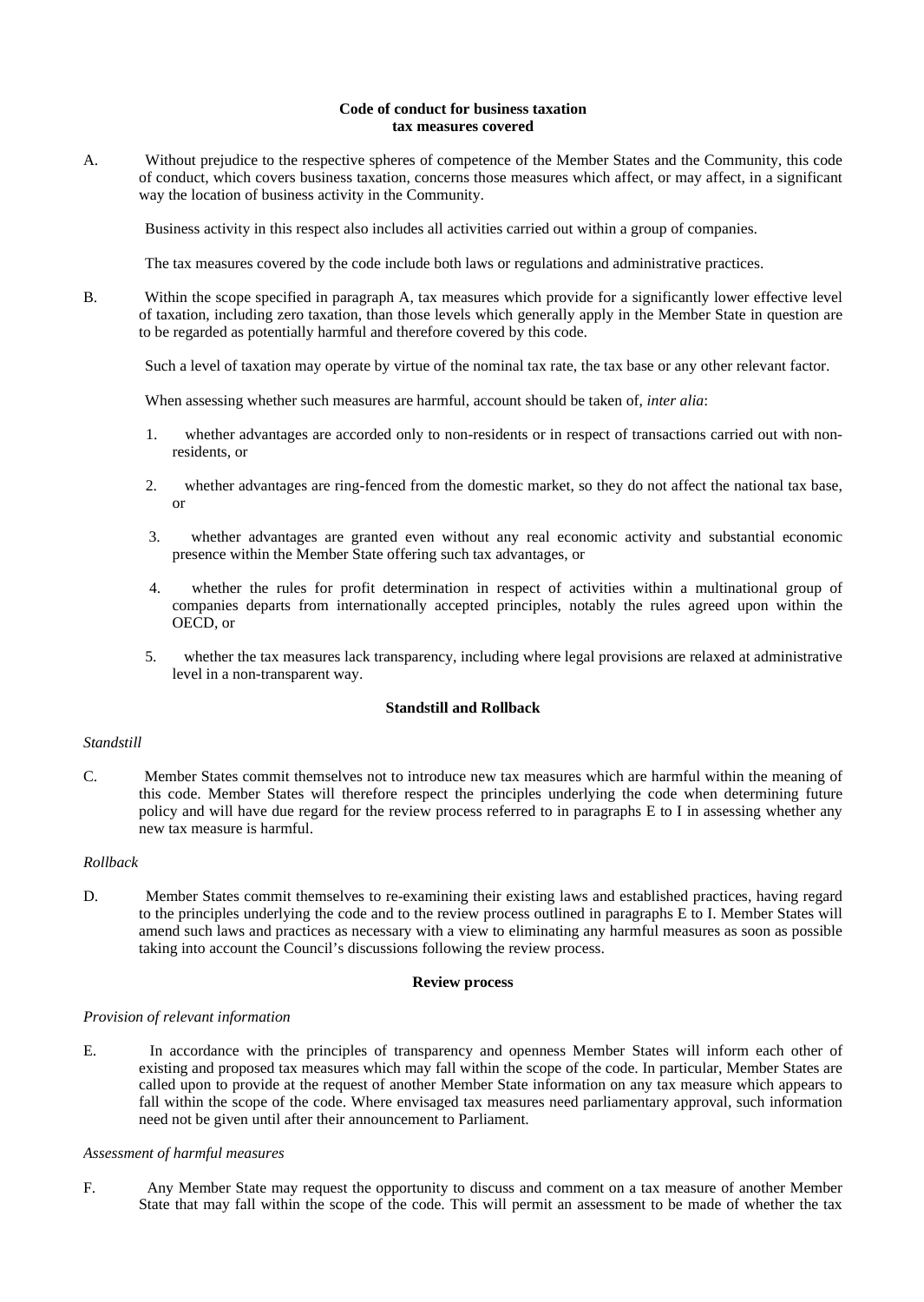measures in question are harmful, in the light of the effects that they may have within the Community. That assessment will take into account all the factors identified in paragraph B.

G. The Council also emphasizes the need to evaluate carefully in that assessment the effects that the tax measures have on other Member States, *inter alia* in the light of how the activities concerned are effectively taxed throughout the Community.

 Insofar as the tax measures are used to support the economic development of particular regions, an assessment will be made of whether the measures are in proportion to, and targeted at, the aims sought. In assessing this, particular attention will be paid to special features and constraints in the case of the outermost regions and small islands, without undermining the integrity and coherence of the Community legal order, including the internal market and common policies.

#### *Procedure*

- H. A group will be set up by the Council to assess the tax measures that may fall within the scope of this code and to oversee the provision of information on those measures. The Council invites each Member State and the Commission to appoint a high-level representative and a deputy to this group, which will be chaired by a representative of a Member State. The group, which will meet regularly, will select and review the tax measures for assessment in accordance with the provisions laid down in paragraphs E to G. The group will report regularly on the measures assessed. These reports will be forwarded to the Council for deliberation and, if the Council so decides, published.
- I. The Council invites the Commission to assist the group in carrying out the necessary preparatory work for its meetings and to facilitate the provision of information and the review process. To this end, the Council requests Member States to provide the Commission with the information referred to in paragraph E so that the Commission may coordinate the exchange of such information between the Member States.

#### **State aid**

J. The Council notes that some of the tax measures covered by this code may fall within the scope of the provisions on State aid in Articles 92 to 94 of the Treaty. Without prejudice to Community law and the objectives of the Treaty, the Council notes that the Commission undertakes to publish guidelines on the application of the State aid rules to measures relating to direct business taxation by mid- 1998, after submitting the draft guidelines to experts from the Member States at a multilateral meeting, and commits itself to the strict application of the aid rules concerned, taking into account, inter alia, the negative effects of aid that are brought to light in the application of this code. The Council also notes that the Commission intends to examine or re-examine existing tax arrangements and proposed new legislation by Member States case by case, thus ensuring that the rules and objectives of the Treaty are applied consistently and equally to all.

#### **Action to combat tax avoidance and evasion**

- K. The Council calls on the Member States to cooperate fully in the fight against tax avoidance and evasion, notably in the exchange of information between Member States, in accordance with their respective national laws.
- L. The Council notes that anti-abuse provisions or countermeasures contained in tax laws and in double taxation conventions play a fundamental role in counteracting tax avoidance and evasion.

#### **Geographical extension**

M. The Council considers it advisable that principles aimed at abolishing harmful tax measures should be adopted on as broad a geographical basis as possible. To this end, Member States commit themselves to promoting their adoption in third countries; they also commit themselves to promoting their adoption in territories to which the Treaty does not apply.

 In particular, Member States with dependent or associated territories or which have special responsibilities or taxation prerogatives in respect of other territories commit themselves, within the framework of their constitutional arrangements, to ensuring that these principles are applied in those territories. In this connection, those Member States will take stock of the situation in the form of reports to the group referred to in paragraph H, which will assess them under the review procedure described above.

#### **Monitoring and revision**

N. In order to ensure the even and effective implementation of the code, the Council invites the Commission to report to it annually on the implementation thereof and on the application of fiscal State aid. The Council and the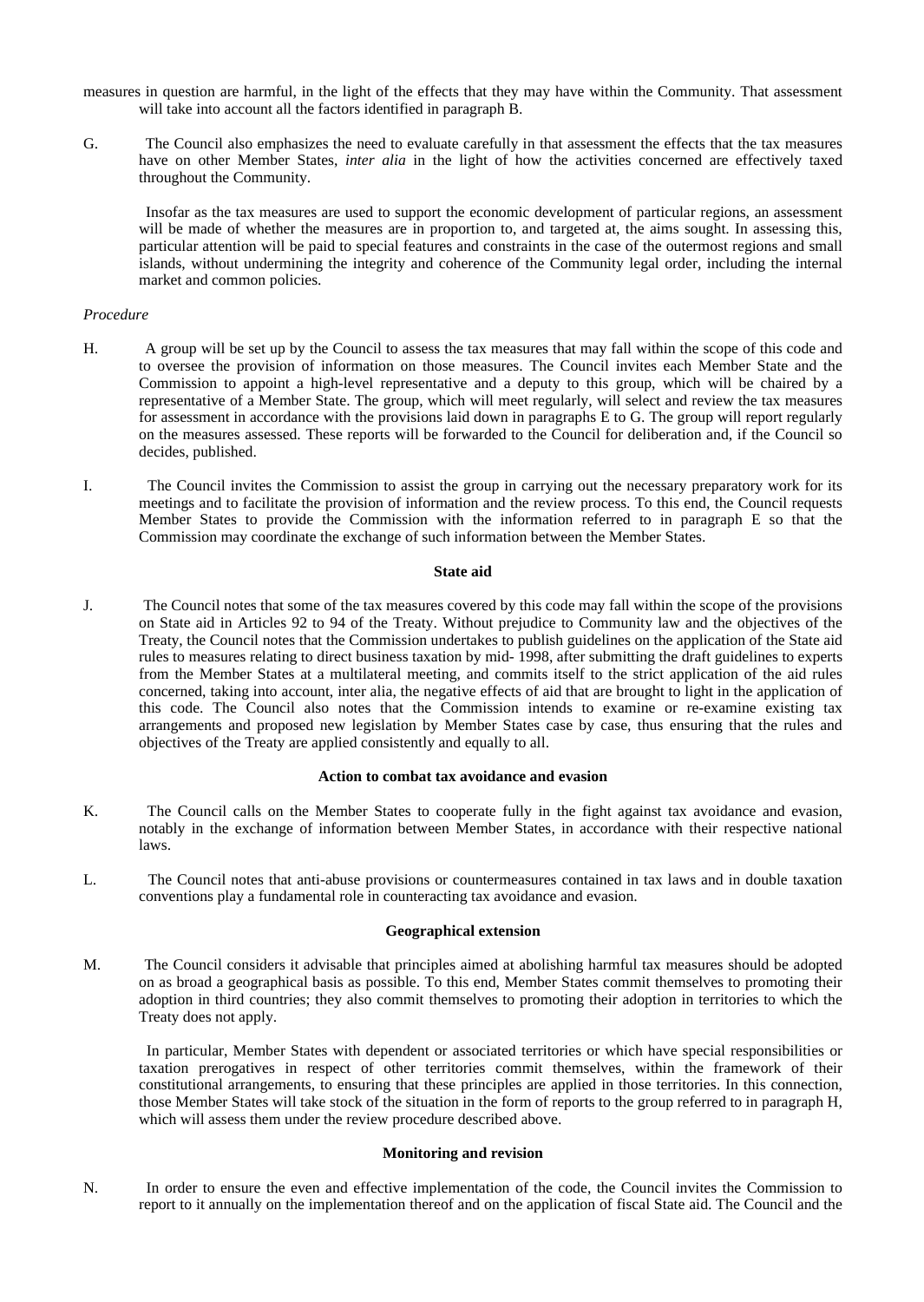Member States will review the provisions of the code two years after its adoption.

## *ANNEX 2*

\_\_\_\_\_\_\_\_\_\_\_\_

## TAXATION OF SAVINGS

To ensure a minimum of effective taxation of savings income within the Community and to prevent undesirable distortion of competition, the Council calls upon the Commission to present a proposal for a Directive on the taxation of savings. The Council considers that the following points might form a basis for that proposal:

- I. The scope of such a Directive could be limited to interest paid in one Member State to individuals who are resident in another Member State.
- II. As a first step towards effective taxation of savings income throughout the Community, such a Directive could be based on the 'coexistence model', under which each Member State would either operate a withholding tax or provide information on savings income to other Member States. A Member State might combine the two. The Directive could contain a review clause, for the purpose of determining to what extent further progress would be conceivable with a view to better effective taxation of savings income.
- III. Any withholding tax on interest payments made to residents of other Member States could, in principle, be levied by the paying agent. Refinement of this method might be needed in order to counter tax avoidance and evasion more effectively and to avoid double taxation. The arrangements for checking the residence for tax purposes of beneficiaries should not be too cumbersome.
- IV. The provisions of such a Directive should take into account the need to preserve the competitiveness of European financial markets on a global scale.

 Furthermore, it would be advisable for the points set out above to be adopted as widely as possible. To this end, Member States should undertake to promote the establishment of equivalent measures in third countries, at the same time as discussions on the Directive are taking place; they should also commit themselves to promoting their adoption in territories to which the Treaty does not apply. In particular, Member States with dependent or associated territories or which have special responsibilities or taxation prerogatives in respect of other territories should commit themselves, within the framework of their constitutional arrangements, to ensuring that equivalent measures are applied in those territories.

The Council should review the issue before adopting such a Directive.

### **Business trips, advertising partnerships and bed losses - questions and answers** (Tape No. 732)

Senator Paul Vincent Francis Le Claire asked the Deputy of Grouville, President of the Tourism Committee, the following questions -

- "1. Would the President advise members
	- (a) whether the Committee or its staff propose to make any business trips outside the Island during the remainder of 2002? If the answer is in the affirmative, would the President indicate how many trips are planned by the Committee and its staff, the destinations concerned and how many Committee or staff members will be involved?
	- (b) whether the Tourism Department works in partnership with airlines and boat companies etc. in providing advertising for Jersey?
- 2. What evidence does the Committee have of tourism premises intending to seek change of use or likely to be removed from the market, and the numbers of beds concerned, in the next 12 months?
- 3. In view of the continuing reduction in bed numbers, does the President consider that there is any longer a need for a separate Tourism Committee?"

The President of the Tourism Committee replied as follows -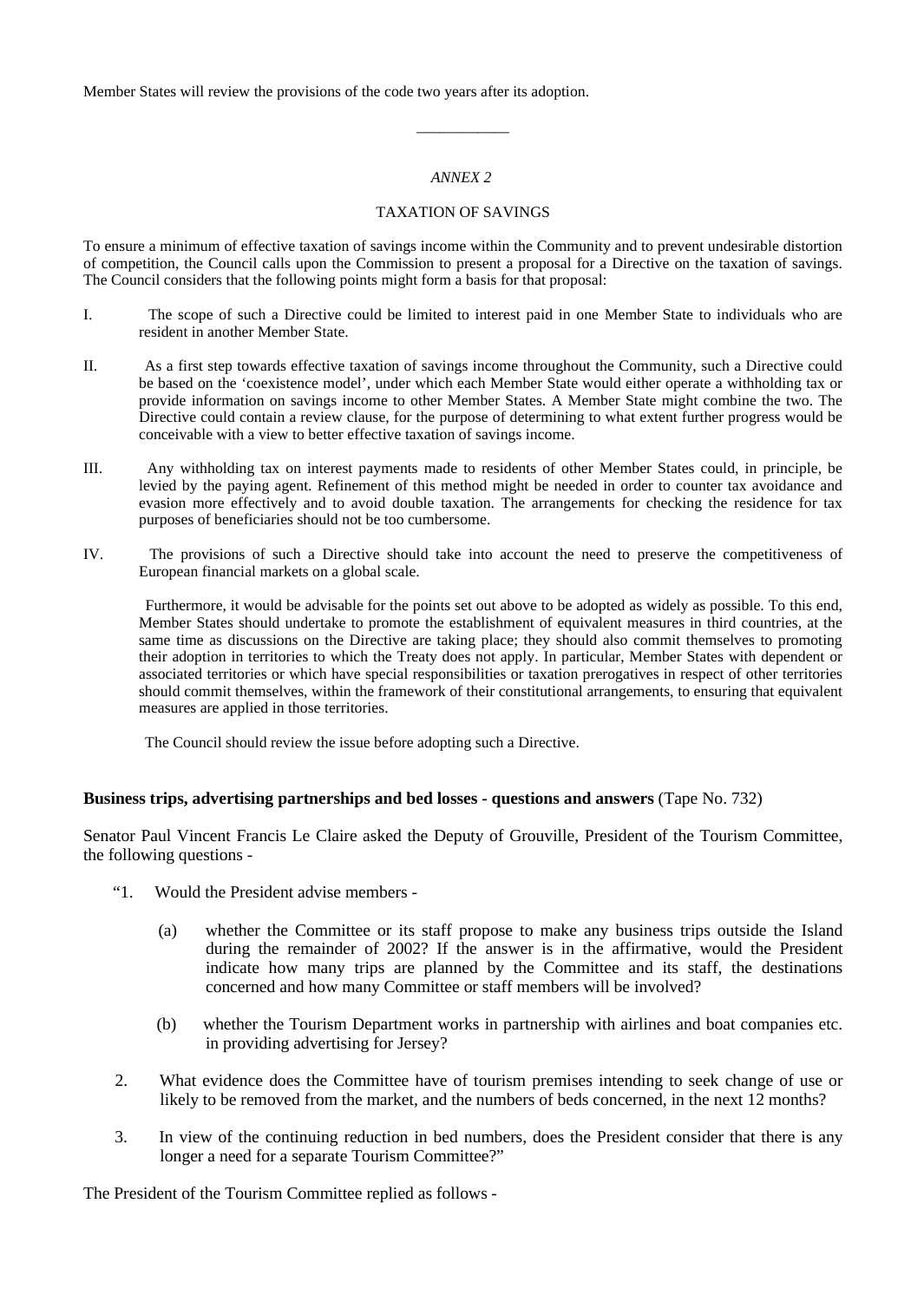"1.(a) Proposed business trips outside the Island from 15.04.02 to 31.12.02 -

 **27th – 31st May** – BTA Hidden Britain campaign to be held at the Smithsonian Institute in Washington, one officer to attend.

 **19th – 22nd June** International City Tourism Conference (European Cities Tourism) to be held in Vienna, Deputy Nicholls and Chief Executive to attend.

 **17th – 21st October** ABTA Conference (Association of British Travel Agents) to be held in Cairo. No decision yet made on attendees.

 **29th – 31st October** TTW to be held in Montreaux, Switzerland, one officer will attend.

 **11th – 14th November** World Travel Market to be held in London, attendance has not yet been decided, but will include a mixture of politicians and officers.

 There will be several ad-hoc business trips to the UK and Europe for meetings with agencies and industry partners which occur throughout the year.

 During a typical week Jersey Tourism could have four or five officers away from the Island attending meetings with tour operators, briefing agencies and many other duties. It is therefore impossible to be precise about business trips in advance of each activity being planned.

 (b) Yes. Jersey Tourism has for many years had a policy of working closely with the industry. It is true to say that in our 14 source markets we have always worked in collaboration with airlines, tour operators, shipping companies and travel agents in order to promote Jersey. We are not prepared to give details publicly as these are often sensitive commercial issues.

 We are currently running schemes with all of the major tour operators. These include Jersey Travel Service, Preston Holidays, Premier Holidays, Travelsmith, Thomas Cook in the UK, with Wolters Reisen in Germany and Emeraude and Condor in France. We also work in conjunction with all the major hotel groups and at times on special promotions such as last year with Condor on the reactive campaign to the Foot and Mouth disease.

 In total, Jersey Tourism will spend in excess of £500,000 per annum on partnership promotional activities. They are an excellent way of generating added value for our advertising as Tourism Committee funding is matched by commercial funding, thus doubling the amount of money available.

 2. On 31st March 2002 the total number of registered tourist bed spaces amounted to 13,988. This number does not include 1,250 spaces on campsites.

 At this time the department is aware of applications to Planning and Environment for Change of Use amounting to 2,507 bed spaces.

 It is important that these applications are not viewed as confirmation that the beds will definitely be lost to the tourism industry. Some proprietors apply for this change of use as a 'safeguard', so that if they wish to leave the industry in the future there is an established exit route open to them.

 The economy is demand driven and there is, as we know, excess demand for property and land in Jersey to meet the need for housing accommodation. Tourism is also adjusting to long term trends in its volume and composition. However, the accommodation base is declining faster than demand. This is the message that the Tourism Committee has consistently expressed over the last 18 months.

3. The link between bed numbers and the need for a separate Tourism Committee is tenuous.

 The States strongly endorsed the economic, social and environmental role that tourism plays in the Island during two strategic debates held in the lifetime of this Assembly.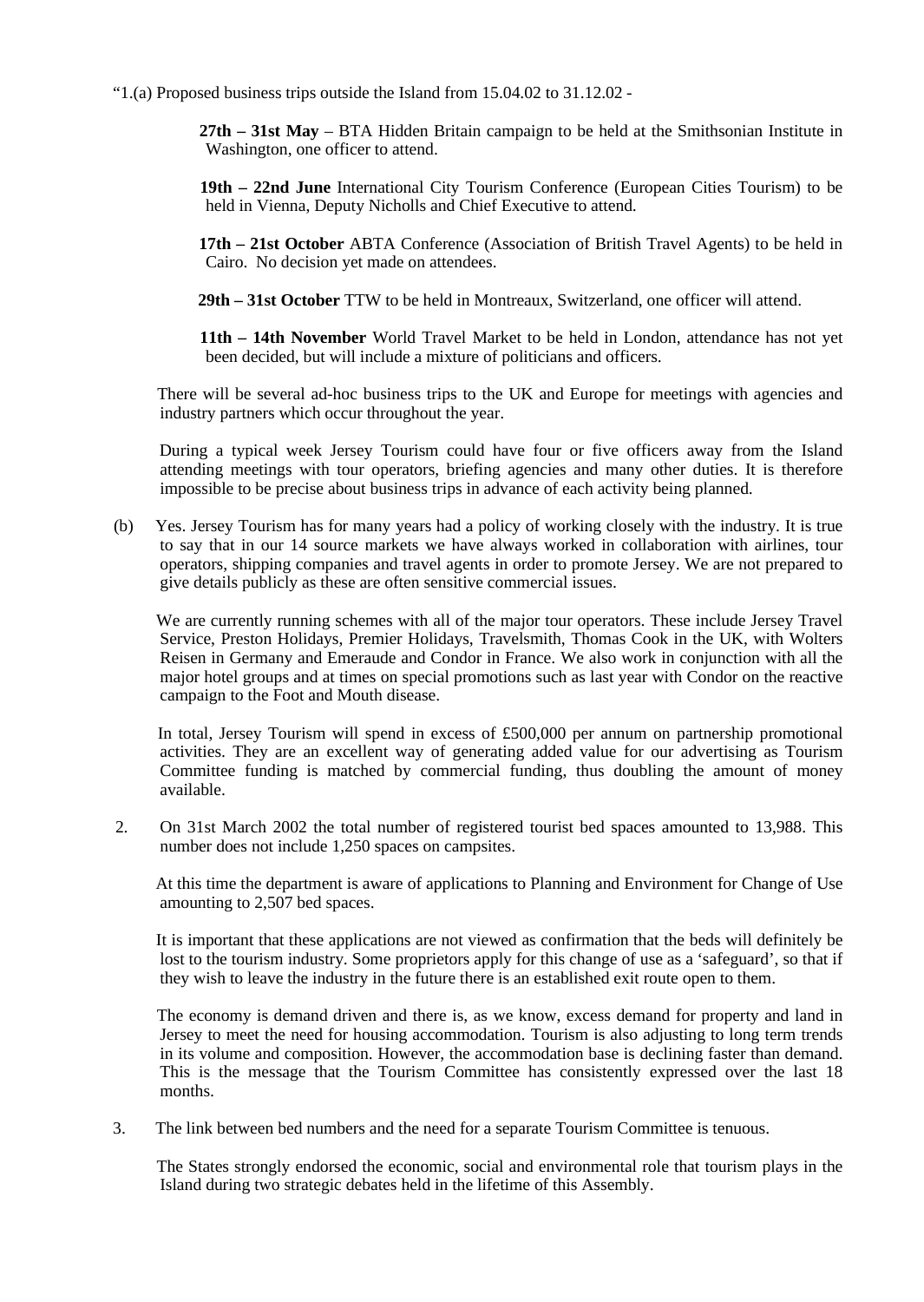Let me again stress that the tourism industry is increasingly at risk from rapid and fundamental changes to market demand and increased competition.

This calls for even greater political leadership and a strong champion for tourism in the States."

## **Agriculture and Fisheries: policy report 2001 - question and answer** (Tape No. 732)

The Connétable of St. Helier asked Senator Jean Amy Le Maistre, President of the Agriculture and Fisheries Committee, the following question -

 "On 12th February the States acceded to the request that consideration of the Agriculture and Fisheries: policy report 2001 (P.126/2002 lodged "au Greffe" on 14th August 2001) be deferred to a later date. Given that the President stated that it was his intention to bring back the policy report within a few weeks, would the President explain to members what progress the Committee has made in this regard?"

The President of the Agriculture and Fisheries Committee replied as follows -

 "The Assembly will recall that on 12th February I requested deferment of the debate because the Policy and Resources and Finance and Economics Committees had indicated, immediately before the scheduled date for the debate, that they still had concerns about aspects of the policy proposals and so would not be able to support them.

 I subsequently agreed with Senator Horsfall and Senator Walker that the best way forward would be to set up a Review Group, with representation from the 3 Committees, under an independent Chairman, to clarify and then consider further the concerns expressed by the Policy and Resources and Finance and Economics Committees.

 The Review Group is chaired by Jurat Herbert and comprises Senator Le Sueur, representing Policy and Resources, Deputy Voisin, representing the Finance and Economics Committee, and myself, representing the Agriculture and Fisheries Committee.

The Terms of Reference for the Review Group are -

- (a) to review the Agriculture and Fisheries Committee's current policy proposals and recommend alternatives or changes as appropriate;
- (b) to consider the questions and issues raised by the Policy and Resources and Finance and Economics Committees, to identify any areas of disagreement, and to comment.

 Since the first meeting with the Chairman on 16th February the Review Group has met on eight occasions and has made considerable progress. The present aim is to complete the review within the next few weeks. The Group has examined each aspect of the policy proposals very thoroughly and has been considering the background to the proposals as well as considering the proposals themselves together with their financial implications. The Group has also considered it important to have meetings with representatives of the sectors of the industry and these meetings will be completed this week.

 I would anticipate that the group will complete its task early in May but that is a matter for the Chairman and the members to decide.

 If the expected timetable is achieved I would expect to be asking the Assembly for the debate to take place in June."

## **Tobacco strategy and private hospital ward - questions and answers** (Tape No. 732)

Senator Corrie Stein asked Senator Stuart Syvret, President of the Health and Social Services Committee, the following questions -

"1. Would the President advise members -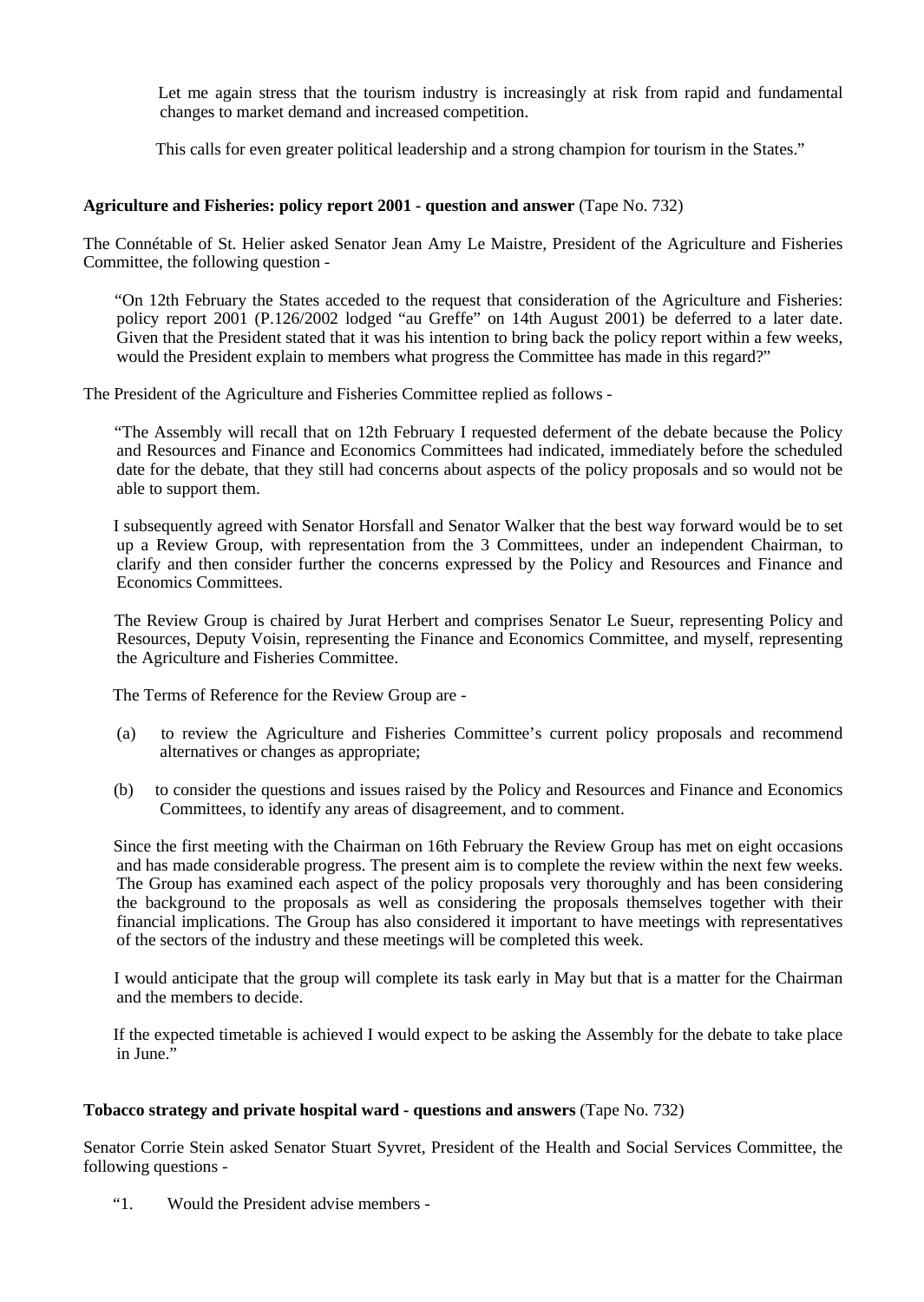- (a) when he proposes that his Committee's Tobacco Strategy should be debated?
- (b) what progress has been made in banning tobacco advertising, a course of action favoured by those States members who responded to a survey on this subject?
- 2. Would the President advise members
	- (a) whether both the private wards in the general hospital are fully utilised, and does it happen that one is sometimes closed?
	- (b) whether the private wards are used for the overflow of public wards, and if the answer is in the affirmative, how often has this occurred over the last 12 months?"

The President of the Health and Social Services Committee replied as follows -

 1. Members and Officers of the Committee met last week with colleagues of the Guernsey Health Board to look at tobacco related issues as Guernsey has had a strategy in place for some time and are making good progress. That meeting produced some interesting ideas which my Committee will consider at its meeting in May. Thereafter we will produce a revised draft of the strategy for consultation with stakeholders prior to bringing the report to the States hopefully before the Summer recess.

 The strategy contains a commitment to introduce measures to ban all tobacco advertising in line with changes in UK law. The UK Parliament will be debating a private members bill this summer which the UK Government supports, which seeks to introduce such a ban in line with the EU directives. However in the light of the support expressed by States members for such legislation, and following discussions with the Board of Health in Guernsey, my Committee will be seeking to bring forward the legislative measures outlined in the strategy as soon as is practicable.

 2. (a) The private patient services comprises two wards, which between them have a total of 34 beds. One of the wards is generally closed over major Bank Holidays weekends, when private elective surgery is reduced, and this arrangement was also followed on a further seven weekends during the period 1st April 2001 - 1st April 2002.

> Annual routine Theatre maintenance programmes during August reduce operating capacity for two weeks and one of the private wards is closed during this period.

 (b) Both private wards have accommodated an overflow of public patients and this has, inevitably, occurred most often during the recent period of intensive pressure on beds which increased markedly in October 2001. The frequency with which this has occurred on the basis of bed nights, during the past 12 months is as follows -

| <b>Bed Nights</b> |
|-------------------|
| 1                 |
| 6                 |
| 41                |
| 20                |
| 16                |
| 130               |
| 232               |
| 221               |
| 686               |
| <b>Bed Nights</b> |
| 130               |
| 339               |
|                   |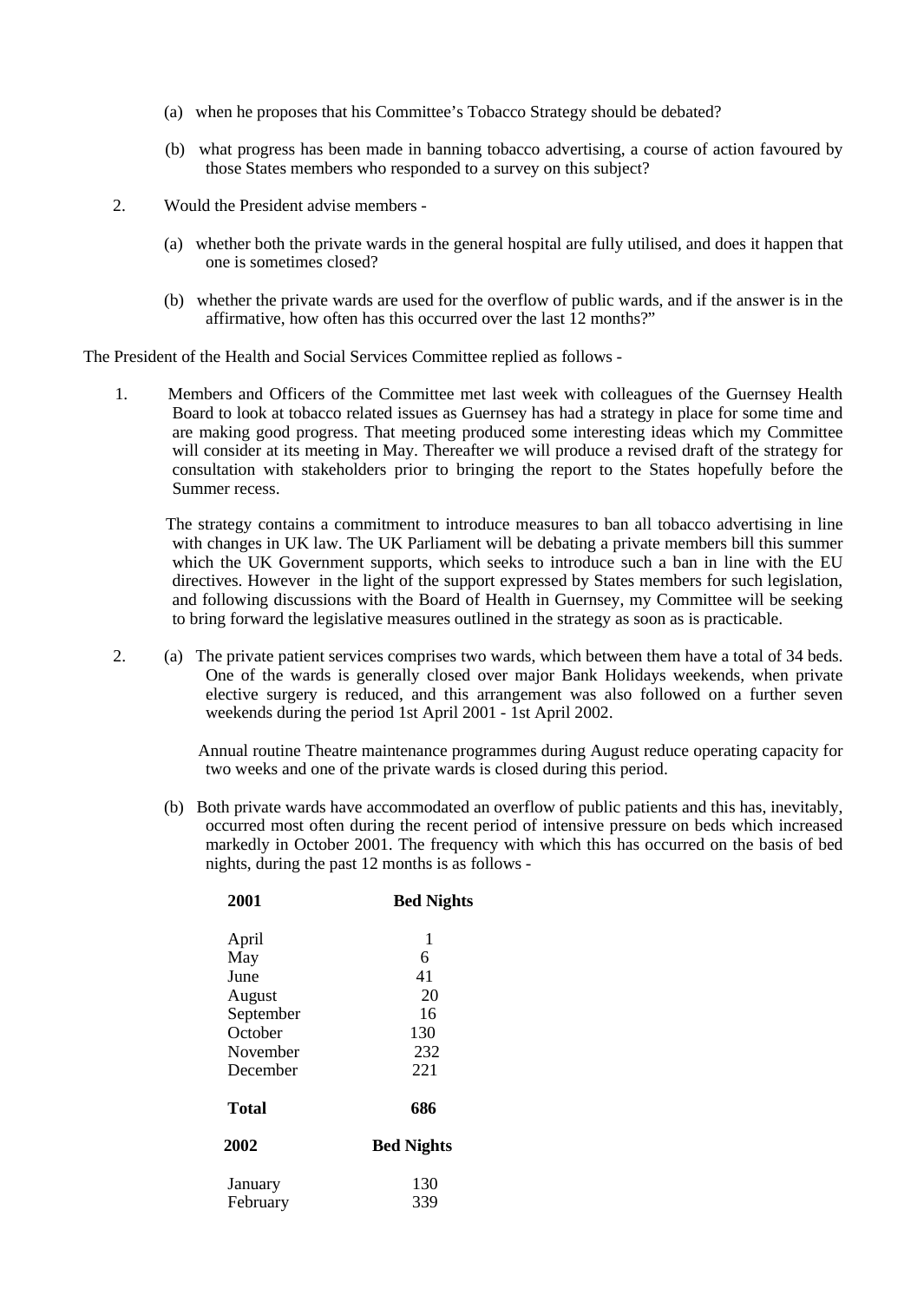| March | 281 |
|-------|-----|
|       |     |

## **Opera House - question and answer** (Tape No. 732)

**Total 750**

Deputy Roy George Le Hérissier of St. Saviour asked Senator Frank Harrison Walker, President of the Finance and Economics Committee, the following question -

"Would the President -

- (a) outline the assumptions under which the annual grant and initial loan support to the Opera House was determined?
- (b) outline why it was necessary to diverge from the original assumptions and grant extra monies?
- (c) advise whether he is satisfied that the funding of the Opera House is now on a more solid footing?
- (d) advise what proposals have been put forward by the Jersey Arts Trust to avert any further funding crisis with regard to the operation of the Opera House and St. James' Centre?"

The President of the Finance and Economics Committee replied as follows -

 "(a) The purchase of the Opera House was approved by the States on 25th July 1995. Shortly thereafter, the Finance and Economics Committee transferred responsibility for its restoration to the Arts Trust and requested that a fund raising campaign commence for its refurbishment.

 On 28th July 1998, the States agreed to issue an unconditional guarantee for the repayment of a loan of up to £5.5m .

 To support the cost of the project the level of annual grant to The Arts Trust, since 1998, which includes supporting the cost of the Opera House project and loan repayments, has been as follows:-

| 1998 | £ 367,000   |
|------|-------------|
| 1999 | £ 867,000   |
| 2000 | £1,008,300  |
| 2001 | £1,157,000  |
| 2002 | £1,157,000. |

 The increase in the grant to the Arts Trust from £367,000 to £1,157,000 was intended to meet the full running costs of the Opera House.

- (b) Indications that the Arts Trust was in difficulties came to light following visits to the Treasury by the Trustees in November and December 2001. The Trust had experienced significant losses on its summer shows in its first full year of operation and had built up a substantial overdraft. My Committee immediately reacted to resolve the overdraft problem and has provided additional financial support to enable the Opera House to remain open in 2002.
- (c) No, I am not satisfied that the Opera House is now on a more solid footing. The Finance and Economics Committee has provided a one-off grant to meet an immediate funding crisis. It is apparent to my Committee that under present arrangements, the annual income of the Opera House is still insufficient to meet its on-going running costs.
- (d) No proposals have been received as yet. It was a condition of the £250,000 emergency grant that the Trust produce a fully costed Business Plan for all its facilities and activities by the end of May 2002. My Committee is awaiting this information."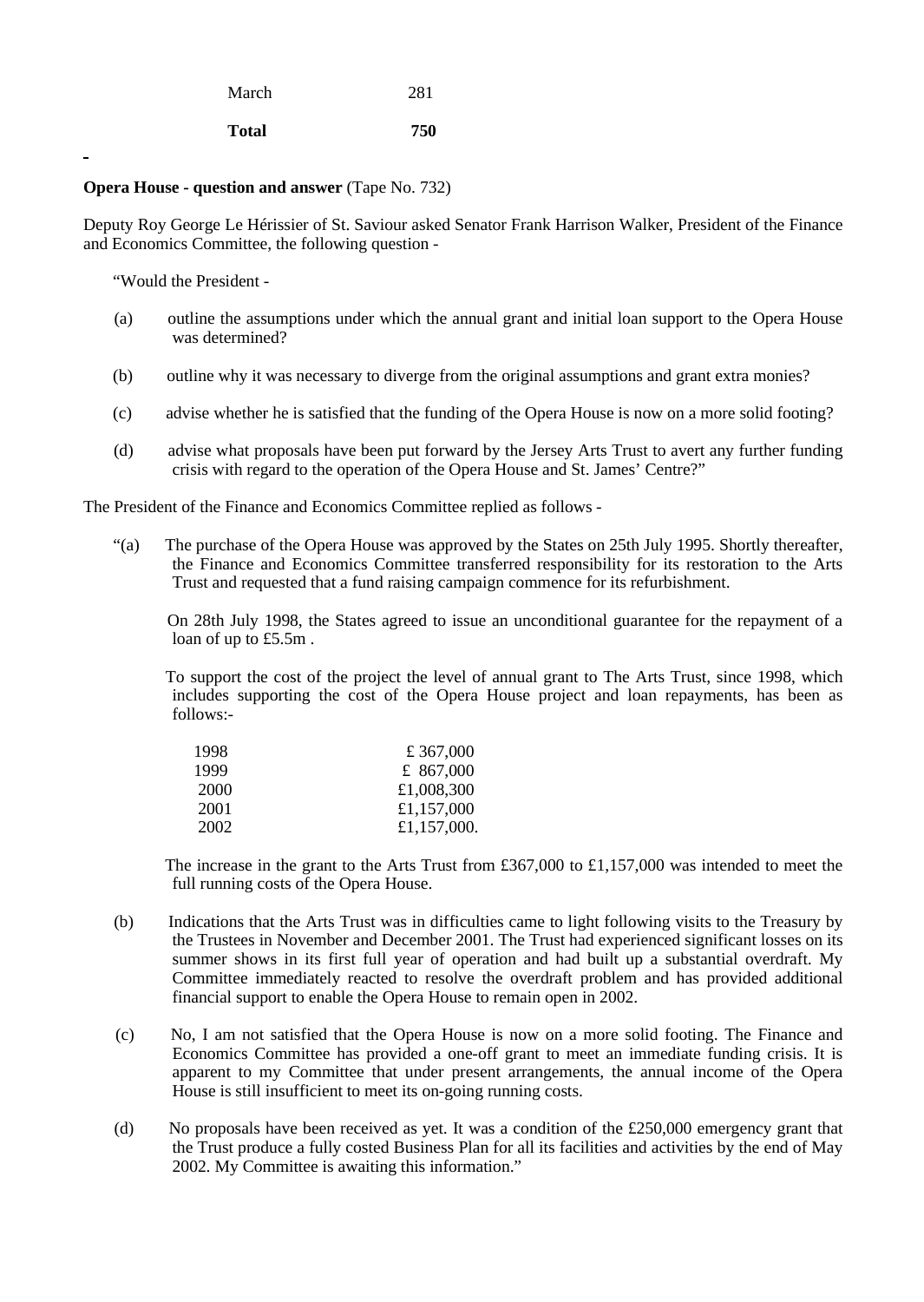## **Exit strategies - questions and answers** (Tape No.732)

The Deputy of St. John asked questions of Senator Jean Amy Le Maistre, President of the Agriculture and Fisheries Committee, the following questions -

- "1. Would the President advise members
	- (a) why the dairy industry exit policy does not currently apply to organic farms?
	- (b) when the exit policy was discussed between the Finance and Economics Committee, the Agriculture and Fisheries Committee and the Jersey Milk Marketing Board, was it made clear to the Finance and Economics Committee that a level playing field for the exit strategy would not exist if organic milk producers were exempt from the scheme? If it was made clear, what was the Finance and Economics Committee's response?
	- 2.(a) Would the President confirm that the President of the Jersey Farmers Union has presented to the Agriculture and Fisheries and the Planning and Environment Committees an exit strategy for the glass house industry?
	- (b) if the answer is in the affirmative, does this plan include the entire glass house stock across the Island, and if not, why not?
	- (c) is this strategy supported by the Committee, and if so, would he indicate the strength of that support?

The President of the Agriculture and Fisheries Committee replied as follows -

- "1.(a) The reason is that the organic milk producers, Jersey Milk and the States have made a significant investment in conversion to achieve the demanding standards involved in organic status, and Jersey Milk have assessed the current supplies of organic milk in the Island to be meeting current demand. It was not, therefore, the intention of the industry, in requesting States support for a Restructuring Scheme, to reduce the production of organic milk. The document 'Guidance to dairy farmers concerning the Dairy Industry Restructuring Scheme', provided to milk producers, reminded organic producers that they had a contract with Jersey Milk and the Agriculture and Fisheries Committee and that they could not offer base litres under the Scheme unless they obtained agreement from the other parties to the contract. Thus, organic producers were not specifically excluded from applying under the Scheme, but they were reminded that they would have to seek the agreement of the other parties to vary their contract or to be released from their contract.
	- (b) When the proposed scheme was discussed between the Finance and Economics Committee, myself and the Chairman of the Jersey Milk Marketing Board, I do not recall any specific reference to the organic milk producers**.**
- 2. (a)When the proposed scheme was discussed between the Finance and Economics Committee, myself and the Chairman of the Jersey Milk Marketing Board, I do not recall any specific reference to the organic milk producers.
	- (b) The proposals do not include the entire glasshouse stock of the Island. They include the glasshouses requiring high-energy inputs for the production of long season edible crops, which, in the European Union, are supported financially by the EU Fruit and Vegetable Regime. They exclude, for example, glasshouses used for growing flowers.
	- (c) The proposals received the full support of the Agriculture and Fisheries Committee."

## **Annual report of the Administrative Appeals Panel and the operation of the Administrative appeals system - statement**

The Deputy of St. Ouen, President of the Special Committee to consider the relationship between Committees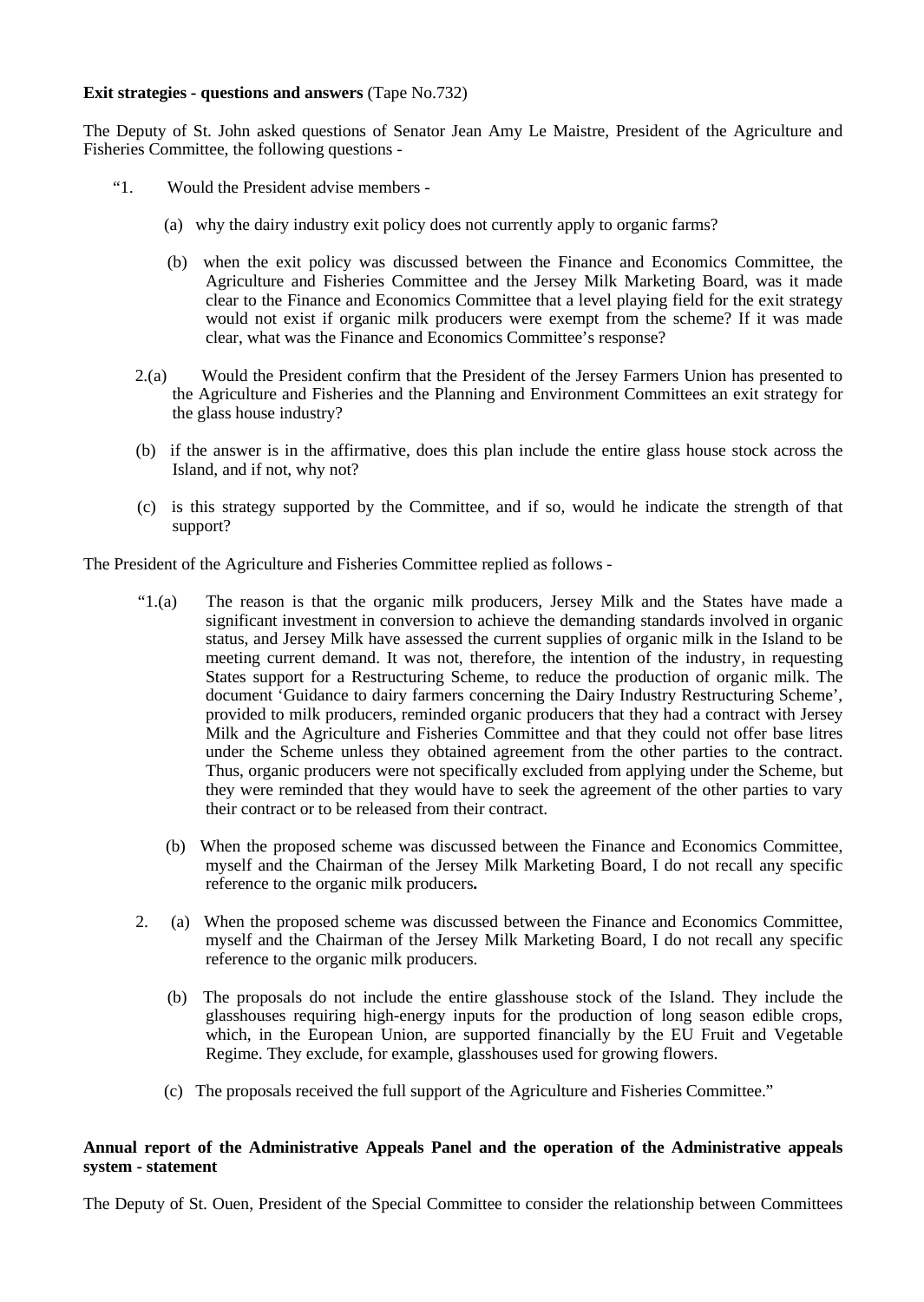and the States made a statement in the following terms -

 "As members will have seen the Special Committee to Consider the Relationship between Committees and the States has today presented to the States the annual report of the Administrative Appeals Panel for the year 2001.

 I would like to publicly thank the Chairman, Mr. Reginald. Jeune CBE, the two Deputy Chairmen, Advocate Geoffrey Fiott and Mrs Carol Canavan, together with the other 9 members of the Administrative Appeals Panel for the work they have undertaken. The Chairman, Deputy Chairmen and members undertake this work on a purely honorary basis and give many hours of their time to this valuable work. I am sure all members would wish to join with me in expressing our sincere gratitude to them.

 The Special Committee met the Panel on 19th March 2002 to discuss the annual report and, more generally, the operation of the administrative appeals system. As members will be aware there has recently been concern expressed by members of the States, together with comment in the local media, about the operation of the system particularly in circumstances where Committees do not fully implement the findings of a Board. It was clear at our meeting that members of the Panel feel extremely concerned when this happens as they rightly believe that they have been appointed by the States to undertake this difficult task and it is therefore frustrating for them when Committees do not follow their recommendations.

 My Committee is of the view that the administrative appeals system is an extremely important safeguard for members of the public who are aggrieved by decisions of States Committees and Departments. It provides a simple and inexpensive alternative to court proceedings and enables a detailed review of complaints by an independent body. It would, therefore, be unfortunate if the system were seen to be operating less than efficiently because some Committees are failing to respond in a timely manner or failing to take due and proper regard of the recommendations made by Boards.

 Some members of the States have called for the findings of Boards to be binding on Committees. My Committee does not agree with this proposal and the Chairman and members of the Panel also share this view. In the words of one member of the Panel, *'the Panel does not need more teeth, it needs politicians with ears'*. Although some of the ombudsmen schemes in the United Kingdom, particularly those dealing with financial matters, are able to make binding recommendations it is interesting to note that the UK local and central government ombudsmen are not able to issue findings that are binding on central government or local authorities. Research undertaken for the Special Committee nevertheless shows that the vast majority of findings of the UK public sector ombudsmen schemes are followed and my Committee has considered what steps could be taken to improve the situation in Jersey.

 The Special Committee intends to issue procedural guidelines on the operation of the administrative appeals system in the very near future and I will be writing to all members once the Committee has finalised these. It is possible that some minor changes to the Administrative Decisions (Review) (Jersey) Law 1982 will be required and my Committee will be promoting those amendments if necessary. The measures that the Committee is currently considering include -

- (i) issuing guidelines to Committees and Departments on the time allowed to respond to a complaint when requested to do so by the Greffier of the States. The Committee has been informed that some Committees can take up to six weeks to provide an initial response to a complaint and this is clearly unacceptable.
- (ii) requiring Committee Presidents to be present at Board hearings unless there are compelling reasons why they cannot attend. The Special Committee believes that a review by a Board of Administrative Appeal should be viewed as a significant matter for a Committee and it is therefore appropriate that the President should be present in person;
- (iii) distributing the findings of Boards as soon as they are finalised. At present the findings are forwarded to the Complainant, the Committee and the local media when they are signed but members of the States do not formally receive them until they are published as an Appendix to the annual report many months later. The Committee believes it would be helpful if all members received the findings as an R.C. as soon as they were published;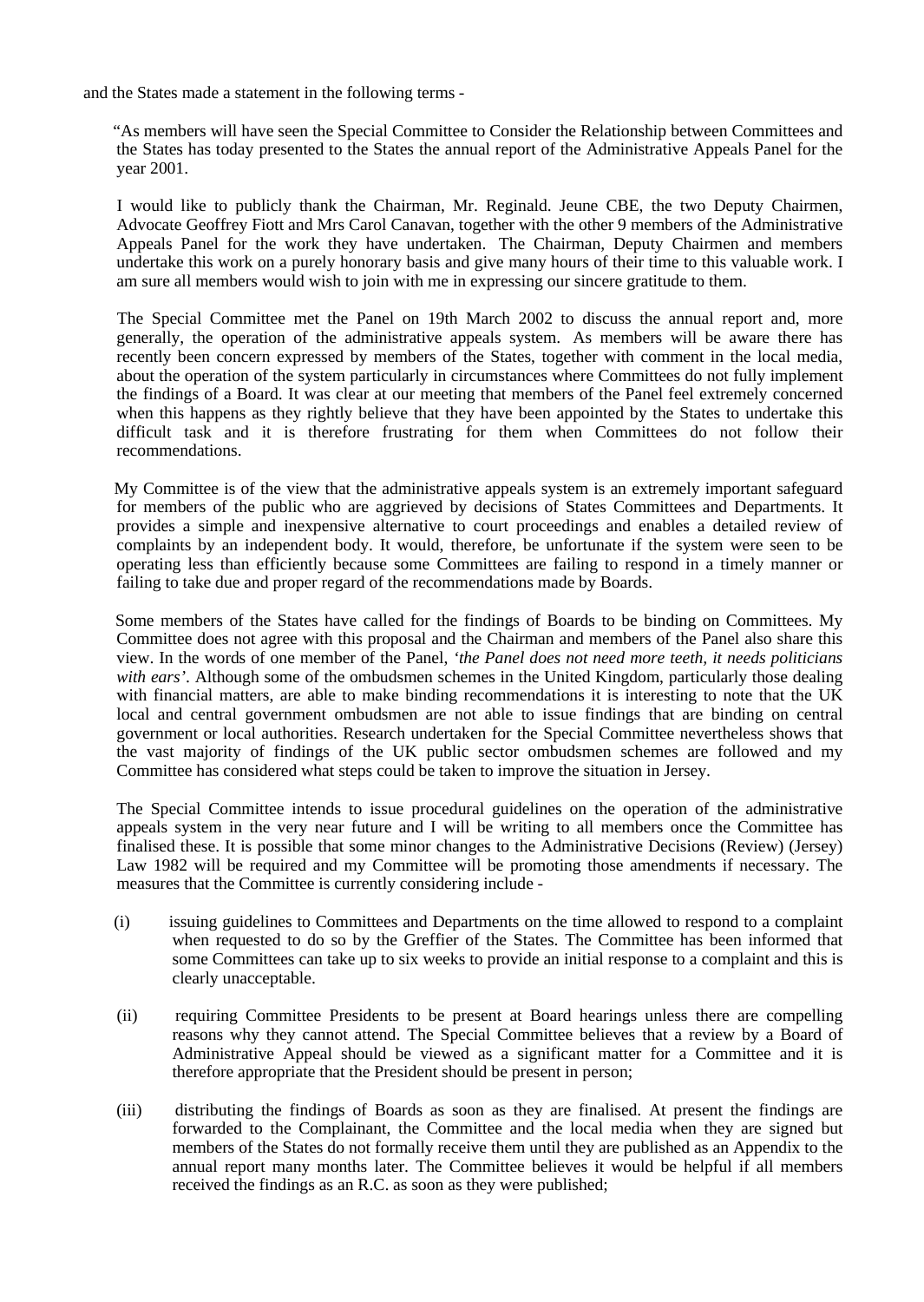(iv) improving the manner in which Committees are required to respond to a Board's findings if the Committee does not intend to implement the findings in full. At present there is no formal procedure in place to ensure that a full and reasoned response is given and the Committee believes that this is unsatisfactory. Furthermore my Committee will be seeking to put in place some mechanism whereby the Committee's response is formally presented to the States;

 The Special Committee is hopeful that these changes will go some way to improving the current operation of the administrative appeals system. The changes will require the co-operation of all Committees and I trust I can rely on the support of all members of the States to achieve this. My Committee is grateful for the comments it has received in recent weeks and would welcome further comments from members as it seeks to finalise the guidelines referred to earlier."

## **Planning and Building Services - statement**

Senator Nigel Lewis Quérée, President of the Planning and Environment Committee made a statement in the following terms -

 "The Planning and Environment Committee met last Thursday 18th April 2002 and considered carefully the outcome of the decision conference held to decide the cash limits which will be proposed in the States Resource Plan for 2003.

 The Committee now faces a likely reduction of 14 per cent in its budget for 2003, or a loss of £427,700. This arises from a combination of the additional percentage reduction imposed by the decision conference (3.3 per cent of Net Expenditure) and the inability to fund the cumulative shortfall in the Committee' s cash limit using carry forward funds as reported to the States *- (see Page 14 of the 2001 Budget and page* 14 of 2002 Budgetfor these reports: These funds were accumulated from excess income in previous years and have been used to sustain core services.

 Whilst the Committee accepts that this is not the final position, the Committee believes it is unlikely that significant additional revenue funds will be made available. This means that the level of services currently provided is untenable.

 The Committee has reported regularly to the States that the workload of the Planning and Building department has increased to such a level that without additional resources there would be significant problems (*see page 8 of the Financial Report and Accounts 2001, the latest such report and RC13 200* ).

 There has been a long standing practice of voluntary unpaid overtime performed by staff attempting to deal with their increased workloads. Last Thursday the Committee determined that its duty of care to its staff required immediate action. Such action is consistent with the States approved *Human Resource Strategy.*

The Committee has, therefore, decided to suspend certain non-statutory services: until they can be provided without requiring excessive levels of out of hours working from its staff The Committee will work with the *Association of Jersey Architects* and other professional groups to discuss how the effects of these changes can be mitigated.

 However, the discontinuation of some discretional services will allow the Committee to focus its limited resource on statutory services, which will ensure these are maintained to as high a standard as possible.

 The Committee regrets that this has been necessary. However, it would like to make it clear that this is not a device to seek to undermine the decision making process, but a necessary step to maintain statutory services at a reasonable level and to protect the well-being of staff. If the current demands upon the Department should reduce, the Committee will respond and - taking into account the well-being of the design and construction industry - it will seek to reintroduce beneficial services.

 It will enable the Committee and its officers to work with the corporate Committees and Departments to establish an appropriate human resource and financial arrangement for the years ahead to ensure the services can eventually be brought into line with public expectations as reflected in the new *Planning and Building Law*, approved by the States."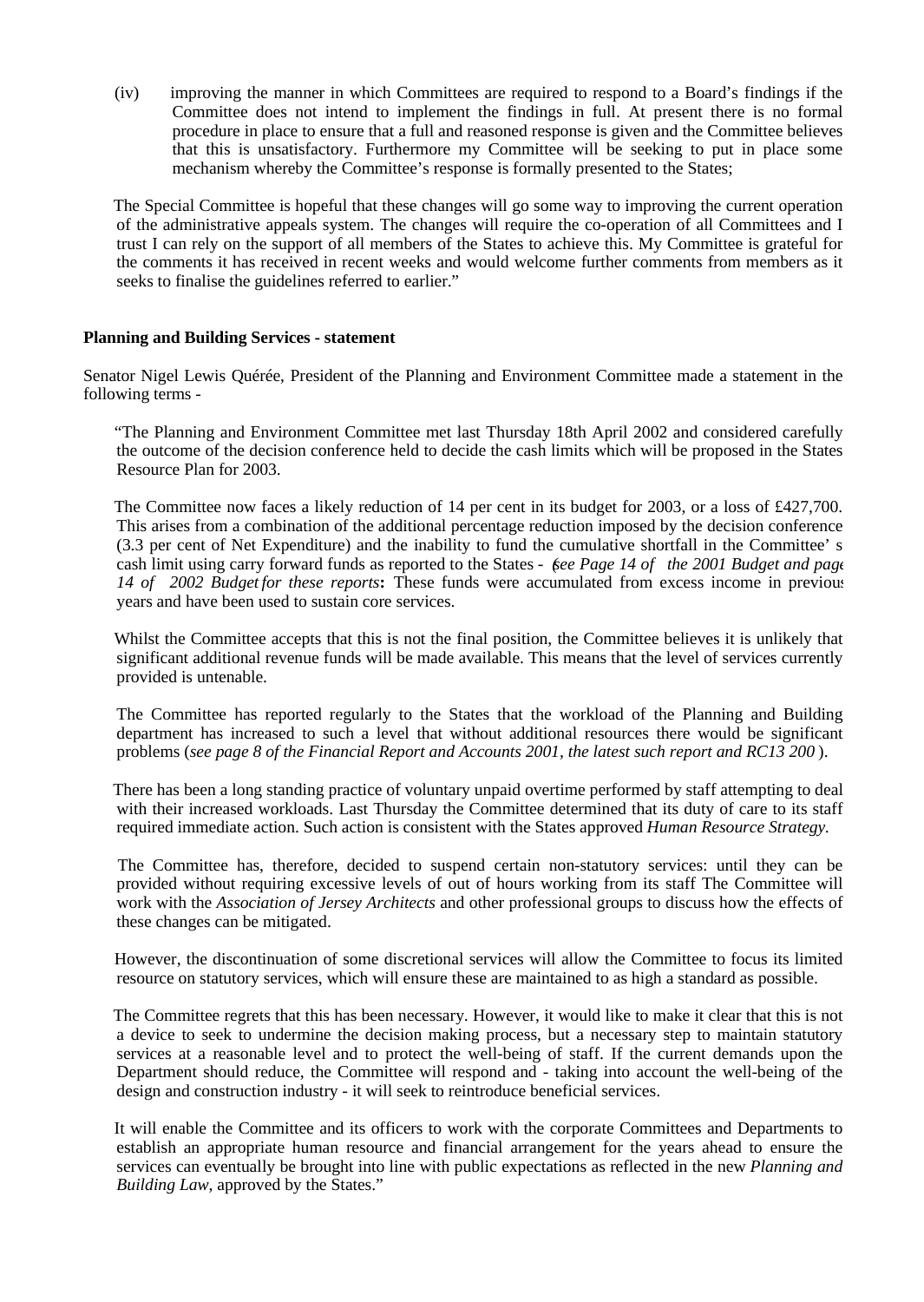## La Collette, St. Helier, Phase II: approval of drawings and funding arrangements for the construction of **a bus workshop: lodging – P.61/2002**

THE STATES commenced consideration of a proposition of the Planning and Environment Committee regarding La Collette, St. Helier, Phase II: approval of drawings and funding arrangements for the construction of a bus workshop. After discussion, the proposition was lodged "au Greffe" by Deputy Jeremy Laurence Dorey of St. Helier.

THE STATES agreed that this matter would be set down for consideration at their next meeting on 14th May 2002, when it would be considered as the first item of public business.

## **St. Helier Waterfront: lease and sale of land to Waterfront Enterprise Board Limited - P.45/2002 Comments - P.45/2002 Com.**

THE STATES, adopting a proposition of the Policy and Resources Committee, referred to their Act dated 12th December 1995 in which they approved the establishment of the Waterfront Enterprise Board Limited as a separate legal entity and agreed to the transfer of administration to the Waterfront Enterprise Board Limited of certain areas of land on the St. Helier Waterfront; and to their Act dated 18th March 1997 in which they agreed to increase the company's share capital to  $£20$  million with arrangements for repayment of that capital by way of an annual sinking fund and contributions from capital receipts, and -

- (i) approved the leasing by the public to the Waterfront Enterprise Board Limited of the six areas of land shown outlined in red on drawing No. 1 (Disposal Plan), excluding the areas coloured green for a period of 150 years, at an annual rental of£1 payable in a lump sum on the passing of the contract, with the land to be used for the purposes agreed with the Planning and Environment Committee and otherwise on such terms and conditions as might be agreed between the Board and the Finance and Economics Committee;
- (ii) agreed that the Waterfront Enterprise Board Limited should be permitted to sub-let or hypothecate the land or assign the lease of the land referred to in (i) above, on terms to be approved by the Finance and Economics Committee, and with the land to be used for the purposes agreed with the Planning and Environment Committee;
- (iii) approved the sale by the public to the Waterfront Enterprise Board Limited of the parcels of, land shown coloured in green on drawing No. 1 (Disposal Plan) being areas of land to be used, as agreed with the Planning and Environment Committee, predominantly for the construction of residential accommodation for the sum of £10 for each parcel and otherwise on such terms and conditions as might be agreed between the Board and the Finance and Economics Committee;
- (iv) agreed that the Waterfront Enterprise Board Limited should be permitted to retain any capital receipts from the sale, leasing or sub-leasing of any of the areas of land referred to in paragraph (iii) above and the subleasing, assignment or hypothecation of the lease or any part thereof referred to in paragraph (i) above for the purpose of funding further infrastructure work in order to complete the St. Helier Waterfront development as agreed with the Planning and Environment Committee, and, thereafter to allocate any surplus receipts to the sinking fund established by the Finance and Economics Committee to meet the cost of the company's share capital;
- (v) agreed that the Waterfront Enterprise Board Limited should be responsible for all reasonable legal fees of both parties arising out of the transactions referred to in paragraphs (i) and (iii) above;
- (vi) authorised the Greffier of the States to sign the said drawing on behalf of the States; and
- (vii) authorised the Attorney General and the Greffier of the States to pass the necessary contracts on behalf of the public.

Members present voted as follows **-**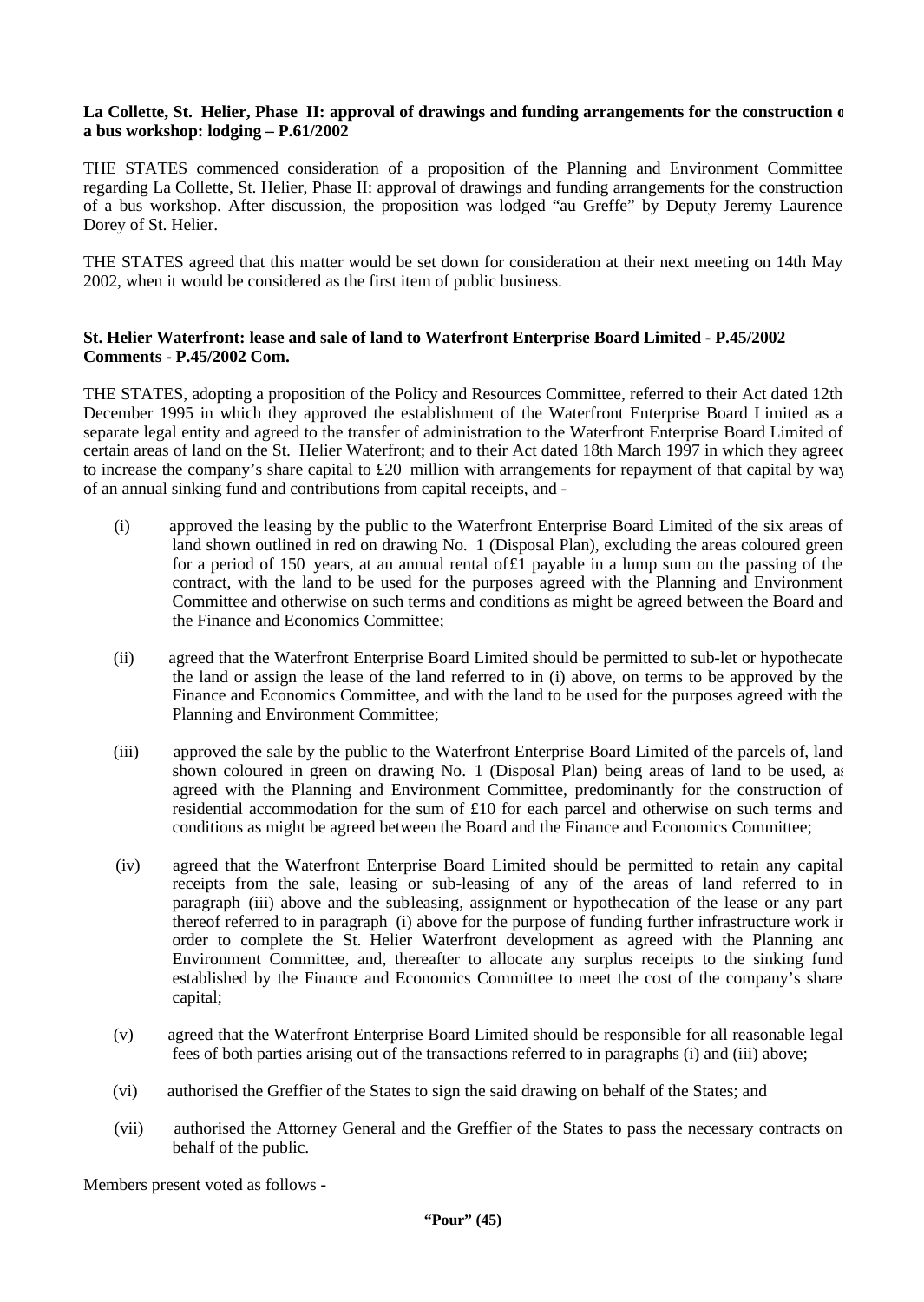### **Senators**

Le Maistre, Quérée, Norman, Walker, Kinnard, Le Sueur, Le Claire, Lakeman.

### **Connétables**

Grouville, St. Ouen, Trinity, St. Saviour, St. Brelade, St. Lawrence, St. Mary, St. John, St. Peter, St. Clement, St. Helier.

## **Deputies**

H. Baudains(C), St. Mary, Duhamel(S), Routier(H), Layzell(B), Breckon(S), Grouville, Huet(H), S. Martin, St. John, Le Main(H), Vibert(B), St. Peter, Dubras(L), St. Ouen, Dorey(H), Troy(B), Voisi (L), Scott Warren(S), Farnham(S), Le Hérissier(S), Ozouf(H), Fox(H), Bridge(H), Martin(H), Southern (H).

**"Contre" (3)**

## **Senators**

Stein, Syvret.

## **Deputies**

S. Baudains(H).

## **Jersey Financial Services Commission: appointment of Commissioner - P.47/2002**

The Deputy Bailiff, in accordance with Article 3 (1A) of the Financial Services Commission (Jersey) Law 1998 as amended, and Standing Order No. 46(2), ordered the withdrawal of Strangers and the closing of the doors of the Chamber in order that the appointment of a Commissioner of the Jersey Financial Services Commission be debated in camera**.**

THE STATES, having deliberated thereon in camera, proceeded to vote in public assembly and adopting a proposition of the Finance and Economics Committee, and in pursuance of Article 3 of the Financial Services Commission (Jersey) Law 1998, as amended, appointed Mr. Richard Pratt as a Commissioner of the Jersey Financial Services Commission with effect from 1st May 2002 until 11th October 2003.

## **Draft Motor Vehicles (International Circulation) (Amendment No. 13) (Jersey) Regulations 200- P.48/2002**

THE STATES, in pursuance of Article 1 of the Motor Vehicles (International Circulation) (Jersey) Law 1953 made Regulations entitled the Motor Vehicles (International Circulation) (Amendment No. 13) (Jersey) Regulations 2002.

## **Jersey Arts Trust: appointment of Chairman - P.49/2002 (re-issue)**

THE STATES, adopting a proposition of the Education Committee, appointed Mr. Colin Perchard C.V.O., O.B.E. as Chairman of the Jersey Arts Trust with effect from 23rd April 2002, for a period of four years, renewable up to a maximum of eight years.

## **Draft Companies (Amendment No. 7) (Jersey) Law 200- P.50/2002**

THE STATES**,** subject to the sanction of Her Most Excellent Majesty in Council, adopted a Law entitled the Companies (Amendment No. 7) (Jersey) Law 2002.